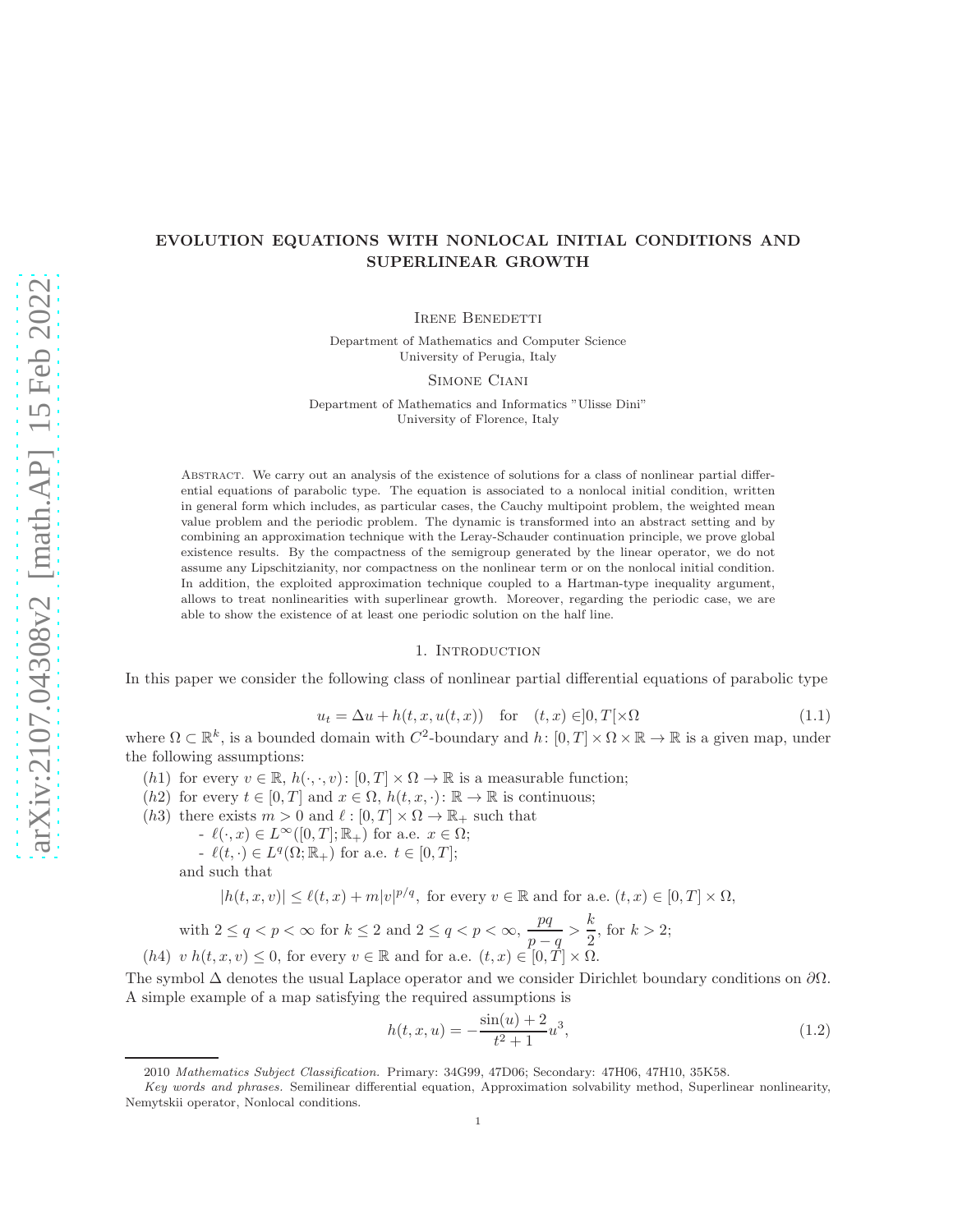see Example [6.1.](#page-16-0) More generally, h can be a cubic polynomial, thus, the reaction diffusion model considered fits into the general Chafee-Infante class of partial differential equations studied by Henry [\[13\]](#page-19-0). In such a model, the semilinear parabolic equation describes the evolution of the gene frequencies in the diffusion approximation for migration and selection at a multiallelic locus. Henry investigated the problem of existence of solutions as well as equilibria for two alleles in the case of homogeneous, isotropic migration (corresponding to the Laplacian). Since then, the problem was extended by many authors, for instance, Lou and Nagylaki in [\[26\]](#page-20-0) considered the case of multiple alleles and of arbitrary migration (corresponding to an arbitrary elliptic operator); Huang and Huang in [\[17\]](#page-19-1) consider [\(1.1\)](#page-0-0) with  $h(t, x, u) = \lambda(t)(u - u^3)$ and prove the existence of periodic mild solutions; Viorel in [\[33\]](#page-20-1) studies [\(1.1\)](#page-0-0) with Neumann boundary conditions, combined to an integral-type nonlocal initial condition and proves the existence of global solutions near asymptotically stable equilibrium points.

We associate to the above equation a general nonlocal initial condition:

<span id="page-1-1"></span>
$$
u(0, \cdot) = g(u),\tag{1.3}
$$

where  $g: C([0,T]; L^p(\Omega;\mathbb{R})) \to L^p(\Omega;\mathbb{R})$ , for  $2 \leq p < \infty$ , is a continuous function satisfying hypotheses  $(q1)$ ,  $(q2)$  of Section [3.](#page-5-0) These assumptions allows to consider all the usual examples of nonlocal initial conditions such as periodic/antiperiodic, multipoint and integral-type initial conditions.

The growing interest for the existence of solutions of [\(1.1\)](#page-0-0) which satisfy given nonlocal initial conditions arises with the possibility of these trajectories to capture additional information on the dynamics. In particular, the study of differential problems with nonlocal initial conditions was started by Byszewski with his pioneering paper [\[6\]](#page-19-2), where the initial condition is given by

<span id="page-1-0"></span>
$$
u(0) + g(t_1, \dots, t_m, u(\cdot)) = u_0 \tag{1.4}
$$

where  $0 < t_1 < \cdots < t_m \leq T$ . Concrete nonlocal initial-boundary value problems for semilinear parabolic equations arising in physics (particularly in the mathematical modeling of heat conduction or diffusion processes) are analyzed in [\[9\]](#page-19-3), [\[19\]](#page-19-4). In particular, in [\[9\]](#page-19-3) the multipoint initial condition is used to describe the diffusion phenomenon of a small amount of gas in a transparent tube. In these cases, the condition [\(1.4\)](#page-1-0) allows the measurements at  $t = 0, t_1, \ldots, t_m$ , rather than just at  $t = 0$ . So more information is available. Subsequently, the abstract problem associated to [\(1.1\)](#page-0-0) with initial nonlocal conditions has been extensively studied in the literature. For instance, Boucherif and Precup in [\[5\]](#page-19-5) consider the multipoint condition under the assumption of the compactness of the semigroup generated by the linear part. In the same setting, see also [\[40\]](#page-20-2) for functional semilinear differential equations and [\[8\]](#page-19-6) for strong solutions. Paicu and Vrabie [\[28\]](#page-20-3) consider a general nonlocal initial condition of type [\(1.3\)](#page-1-1).

Compared with the existing literature on the argument, the main novelty of our result is that we construct an abstract theory to solve differential equations that can take into account the superlinear growth of the Nemytskii operator associated to the function  $h$ , as well as the nonlocal initial condition [\(1.3\)](#page-1-1). This technique was developed by the first author in [\[4\]](#page-19-7) for an abstract Cauchy problem. In this paper we extend it to abstract nonlocal problems. More precisely, the approach in both [\[4\]](#page-19-7) and here is constructed in a generic abstract framework, and its application is not limited to partial differential equations in the form  $(1.1)$ .

In this abstract setting, to prove the existence of at least one solution, by exploiting the compactness of the semigroup generated by the Laplacian operator, we do not require that the nonlinearity be neither locally Lipschitz nor monotone, nor completely continuous, but only that it satisfies a Carathéodory condition.

We remark that if  $h(t, x, 0) \neq 0$  for some  $(t, x) \in [0, T] \times \Omega$ , or  $g(0) \neq 0$ , then we obtain a non-zero solution of [\(1.1\)](#page-0-0).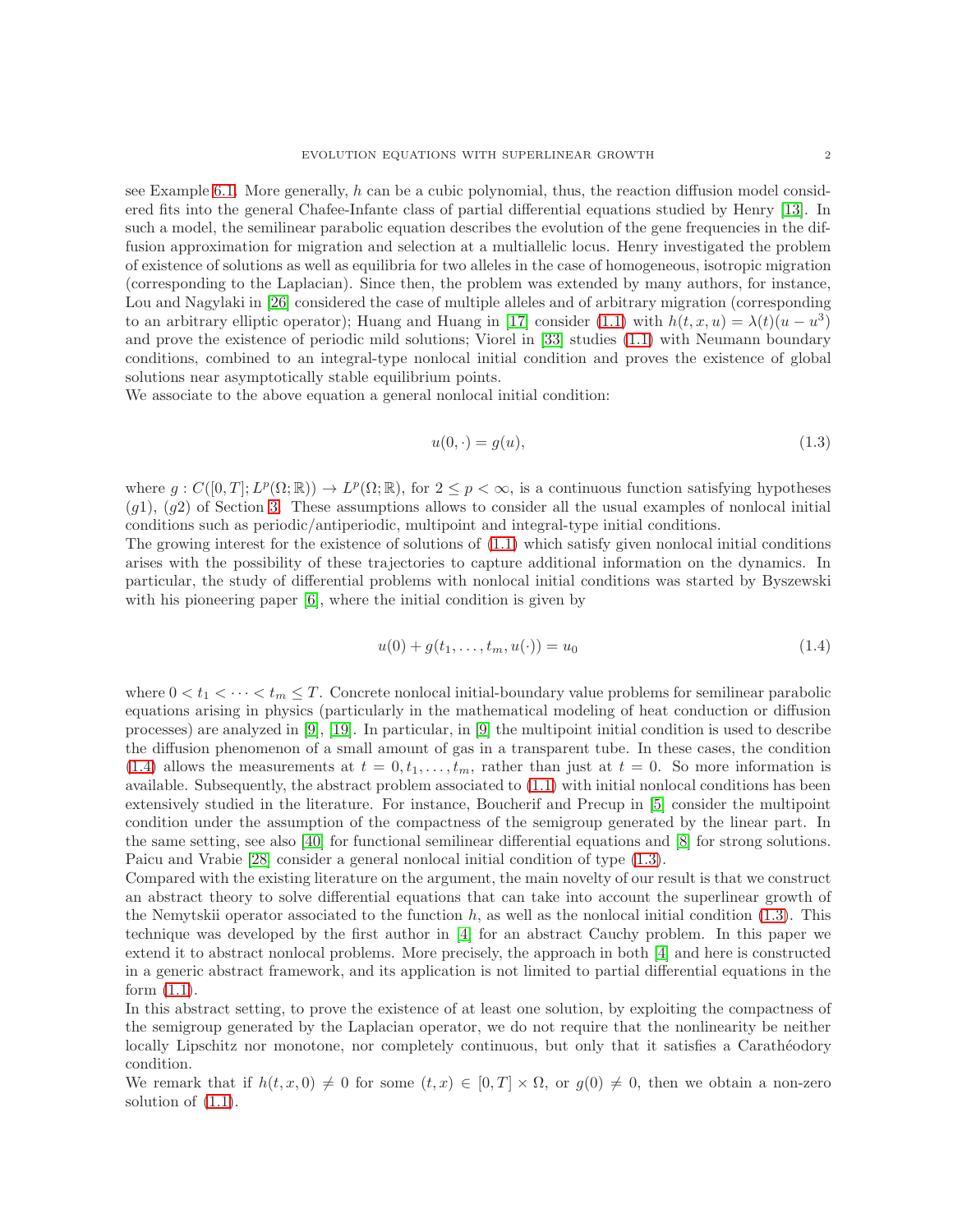Regarding the periodic case, we extend the obtained existence result to the half-line. More precisely, we prove the existence of at least one mild solution of the problem

<span id="page-2-0"></span>
$$
\begin{cases}\n u_t = \Delta u + h(t, x, u), & x \in \Omega, t > 0, \\
 u = 0, & x \in \partial\Omega, t > 0, \\
 u(t, x) = u(t + T, x), & t \ge 0, x \in \overline{\Omega},\n\end{cases}
$$
\n(1.5)

for a map  $h : \mathbb{R}_+ \times \Omega \times \mathbb{R} \to \mathbb{R}$ , T-periodic in the first variable and satisfying assumptions  $(h1)-(h4)$  with  $[0, T]$  replaced by  $\mathbb{R}_+$ , see Theorem [7.3.](#page-18-0)

In relation to the above, in [\[10\]](#page-19-8), [\[12\]](#page-19-9), [\[18\]](#page-19-10), [\[30\]](#page-20-4) the authors prove existence results for positive classical solutions of [\(1.5\)](#page-2-0) under superlinear growth conditions on the nonlinear term, with different type of restrictions on the exponents p and q, and in  $[1]$  for radial solutions. We also refer the reader to the monograph [\[31\]](#page-20-5) dedicated to this topic.

Finally, adding the following monotonicity type assumption

(h5) 
$$
(u-v) (h(t, x, u) - h(t, x, v)) \leq 0
$$
 for every  $u, v \in \mathbb{R}$  and for a.e.  $(t, x) \in [0, T] \times \Omega$ ,

we prove the uniqueness of the solution for the equation [\(1.1\)](#page-0-0) associated to the nonlocal initial condition [\(1.3\)](#page-1-1). Simple examples of a maps that satisfy conditions (h5) and (h4) are  $-u^{\alpha}$  for each odd  $\alpha \in \mathbb{N}$ .

# 2. Discussion and results

The usual approach to study the existence of solutions for the equation [\(1.1\)](#page-0-0) consists in writing it as an abstract ordinary differential equation in a suitable infinite dimensional framework. More precisely, one considers the Nemytskii operator  $f: [0, T] \times L^p(\Omega; \mathbb{R}) \to L^p(\Omega; \mathbb{R})$ , associated to  $h: [0, T] \times \Omega \times \mathbb{R} \to \mathbb{R}$ and the Laplace operator  $A: D(A) = W_0^{1,p}(\Omega;\mathbb{R}) \cap W^{2,p}(\Omega;\mathbb{R}) \subset L^p(\Omega;\mathbb{R}) \to L^p(\Omega;\mathbb{R}),$   $Aw = \Delta w$  for every  $w \in D(A)$ . Thus, one obtains the ordinary differential problem

<span id="page-2-1"></span>
$$
\begin{cases}\nu'(t) = Au(t) + f(t, u(t)), \text{ for a.e. } t \in [0, T],\\u(0) = g(u).\n\end{cases}
$$
\n(2.1)

The problem of finding mild solutions is then transformed into a suitable fixed point problem. As stated in the well known Vainberg Theorem, the Nemytskii operator  $f$  maps continuously the space  $L^p(\Omega;\mathbb{R})$  into itself if and only if h is sublinear.

**Theorem 2.1** (Theorem 19.1 in [\[32\]](#page-20-6)). Let B be a measurable set in a s-dimensional euclidean space and  $h : B \times \mathbb{R} \to \mathbb{R}$  be a Carathéodory function, i.e. continuous with respect to  $u \in \mathbb{R}$  for almost every  $x \in B$ and measurable with respect to  $x \in B$  for every  $u \in \mathbb{R}$ . Then the Nemytskii operator associated to h,  $f(u)(x) = h(x, u(x))$ , is a continuous and bounded operator from  $L^p(B; \mathbb{R})$  into  $L^q(B; \mathbb{R})$ ,  $p, q \in [1, +\infty)$ , if and only if there exist a function  $a \in L^q(B; \mathbb{R})$  and a constant  $b \geq 0$  such that for every  $v \in \mathbb{R}$ 

$$
|h(x,v)| \le a(x) + b|v|^{p/q}.
$$

Therefore, following the described abstract approach the nonlinearity term  $h$  is forced to have a sublinear growth.

We overcome this difficulty by considering the domain and the arrival set of the Nemytskii operator f two different spaces, namely  $f : [0, T] \times L^p(\Omega; \mathbb{R}) \to L^q(\Omega; \mathbb{R}), 2 \le q < p < \infty$ . Then, exploiting the fact that the semigroup generated by the Laplacian on  $L^p(\Omega;\mathbb{R})$  can be extended to  $L^q(\Omega;\mathbb{R})$  with  $p > q$ , by means of an approximation technique developed in [\[37\]](#page-20-7) (see also [\[21\]](#page-19-12)) and the Leray-Schauder continuation principle, we obtain the existence of a mild solution of [\(1.1\)](#page-0-0) associated to [\(1.3\)](#page-1-1) localized in a ball of radius  $R_0$  and center 0.

In case of lack of compactness of the semigroup generated by the linear part in  $(2.1)$ , the usual assumption is to require that the nonlocal initial condition is compact, condensing or a contraction, e.g. see, among other papers,  $[20]$ ,  $[39]$ ,  $[42]$ . Moreover, we mention also the papers  $[16]$  for g depending also on the derivative of the solution u, [\[14\]](#page-19-15), [\[36\]](#page-20-10) for delay equations and [\[27\]](#page-20-11), [\[41\]](#page-20-12) for impulsive equations. The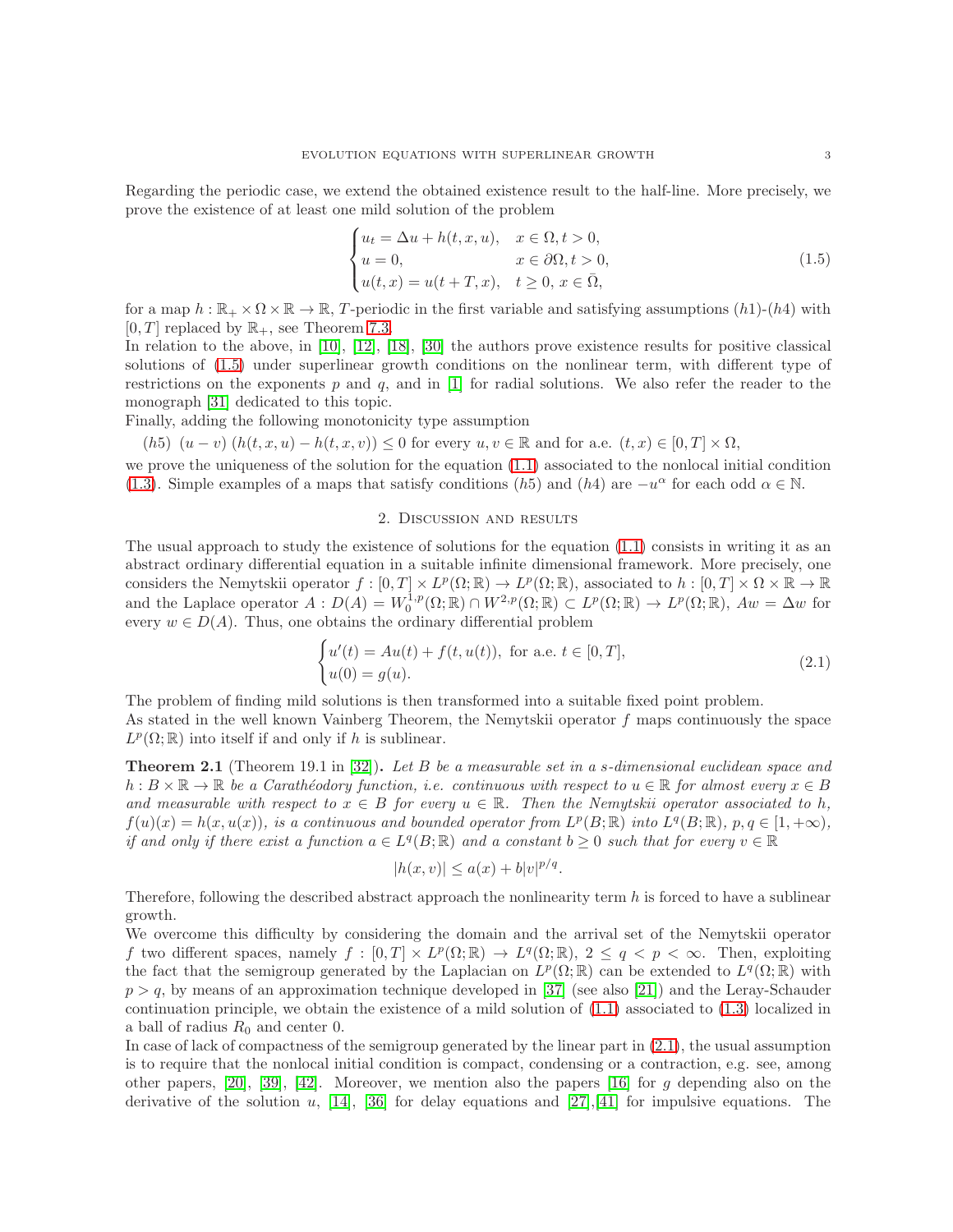nonlocal problems studied under these assumptions do not recapture the periodic problem. In [\[2\]](#page-19-16) and in [\[38\]](#page-20-13), the authors overcome this impediment by considering all the assumptions of regularity with respect to the weak topology. This approach, however, introduces restrictions on which forcing terms can be considered. In this paper, exploiting the compactness of the semigroup, we avoid these restrictions both on the nonlocal initial condition and on the forcing term. The idea is to require on the nonlinear term  $f$ only a condition of Carathéodory type and on  $g$  a condition slightly stronger than continuity, but weaker than compactness, see assumption  $(q1)$  below. This idea derives from the observation that the nonlocal initial condition g of type [\(1.4\)](#page-1-0) is completely determined on  $[\delta, T]$  for some small  $\delta > 0$ , i.e., such a g ignores  $t = 0$ . Liang Liu and Xiao in [\[24\]](#page-19-17), see also [\[7\]](#page-19-18), [\[15\]](#page-19-19) and [\[37\]](#page-20-7), in the case of compact semigroup, generalize this idea and formulate a related condition for a general mapping  $g : C([0,T]; E) \to E$ , with E a Banach space:

 $(g^*)$  g is continuous and there is a  $\delta \in (0,T)$  such that if  $u, v \in C([0,T]; E)$  are such that  $u(s) \equiv v(s)$ for every  $s \in [\delta, T]$  then  $g(u) = g(v)$ .

Nevertheless, this hypothesis bears a strong requirement on the behaviour of g within a nonzero measure interval around the starting time, that it is not satisfied by the classical mean value integral-type condition

$$
u(0,x) = \frac{1}{T} \int_0^T u(t,x) dt
$$
 a.e. on  $\Omega$ .

In order to consider this nonlocal condition, or more general integral initial conditions, it is possible to require the following assumption:

 $(g1)$  If  $\{u_n\}_{n\in\mathbb{N}}\subset C([0,T];E)$  and  $u_n(t)\to u(t)$ , for  $t\in(0,T]$ , with  $u\in C([0,T];E)$  then  $g(u_n)\to u(t)$  $g(u)$ .

To see that this assumption is weaker than the previous one, it is enough to consider a sequence  $\{u_n\}_{n\in\mathbb{N}}$ in  $C([0,T]; E)$  such that  $u_n(t) \to u(t)$ , for  $t \in (0,T]$ , with  $u \in C([0,T]; E)$ , and consider the sequence  $v_n : [0, T] \to E$  so defined:

$$
v_n(t) = \begin{cases} u_n(\delta), & t \in [0, \delta], \\ u_n(t), & t \in (\delta, T]. \end{cases}
$$

The sequence  $\{v_n\}_{n\in\mathbb{N}}$  converges to  $v:[0,T]\to E$  defined as

$$
v(t) = \begin{cases} u(\delta), & t \in [0, \delta], \\ u(t), & t \in (\delta, T]. \end{cases}
$$

So that, by assumption  $(g^*)$ , we obtain the desired condition  $g(u_n) = g(v_n) \to g(v) = g(u)$ . On the other hand, these conditions are not equivalent. For instance, the map  $g$  which identifies the mean value condition, i.e.

$$
g(u) = \frac{1}{T} \int_0^T u(s) \, ds
$$

satisfies (g1) but not g<sup>\*</sup>. To see it, consider  $\delta \in (0, T)$  and  $u : [0, T] \to \mathbb{R}$  defined as

$$
u(t) = \begin{cases} \frac{t}{\delta} & t \in [0, \delta) \\ 1 & t \in [\delta, T] \end{cases}
$$

and  $v : [0, T] \to \mathbb{R}, v \equiv 1$ .

We refer the reader to [\[3\]](#page-19-20) and [\[28\]](#page-20-3) for existence results for semilinear differential equations with nonlocal initial conditions satisfying  $(g1)$  and to [\[25\]](#page-19-21) for a discussion on the assumption  $g^*$  and alternate condition both to  $g^*$  and  $(g1)$ . Hypothesis  $(g1)$  is general enough to consider a nonlocal initial condition belonging to one of the following map classes: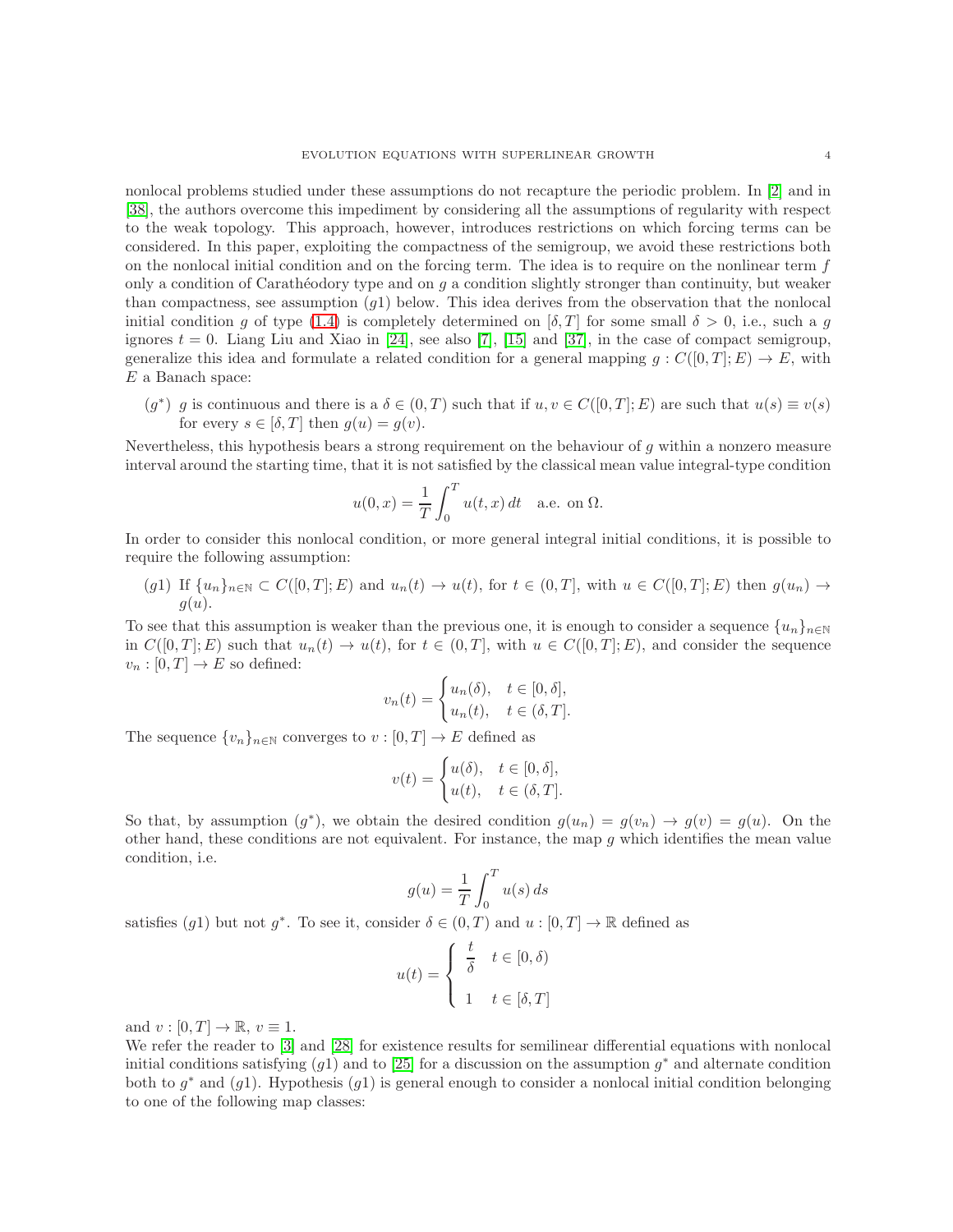1. periodic/antiperiodic condition:

<span id="page-4-0"></span>
$$
u(0, x) = u(T, x) / u(0, x) = -u(T, x)
$$
, for every  $x \in \Omega$ ; (2.2)

2. multipoint condition

<span id="page-4-2"></span>
$$
u(0,x) = \sum_{i=1}^{m} c_i \gamma(u(t_i, x)), \quad \text{for every} \quad x \in \Omega,
$$
\n(2.3)

with  $c_i \in \mathbb{R}, i = 1, \ldots, m, \gamma : \mathbb{R} \to \mathbb{R}$  and  $0 < t_1 < \cdots < t_m \leq T$ ; 3. integral type condition:

<span id="page-4-3"></span>
$$
u(0,x) = \int_0^T \eta(t,x,u(t,x)) dt, \quad \text{for every} \quad x \in \Omega,
$$
\n(2.4)

where  $\eta : [0, T] \times \Omega \times \mathbb{R} \to \mathbb{R}$ .

Hence, we are able to prove the existence and uniqueness of mild solutions of [\(1.1\)](#page-0-0), according to Definition [3.2,](#page-6-0) associated to each one of the above nonlocal initial conditions, as stated in the following theorems.

<span id="page-4-4"></span>**Theorem 2.2.** Consider equation [\(1.1\)](#page-0-0) under the assumptions  $(h1) - (h4)$ . Then the equation (1.1) associated to the nonlocal condition [\(2.2\)](#page-4-0) admits at least one mild solution  $u \in C([0,T]; L^p(\Omega;\mathbb{R}))$  such that  $||u(t)||_p < R_0$ , for every  $t \in [0, T]$  and for a suitable  $R_0 > 0$ . Furthermore, if in addition we assume (h5) and we require that

<span id="page-4-1"></span>
$$
u(0,x) = u_0(x) = u(T,x) \quad \text{for a.e.} \quad x \in \Omega \tag{2.5}
$$

with  $u_0 \in L^p(\Omega;\mathbb{R})$ , then the mild solution  $u \in C([0,T];L^p(\Omega;\mathbb{R}))$  of  $(1.1)-(2.5)$  $(1.1)-(2.5)$  $(1.1)-(2.5)$  is unique.

<span id="page-4-5"></span>**Theorem 2.3.** Consider equation [\(1.1\)](#page-0-0) under the assumptions  $(h1) - (h4)$ . Moreover, we assume that

- $(i_1) \sum_{1}^{m}$  $i=1$  $c_i \leq 1;$
- $(i_2)$   $\gamma : \mathbb{R} \to \mathbb{R}$  is a continuous function such that  $|\gamma(v)| \leq |v|$  for every  $v \in \mathbb{R}$ .

Then the equation  $(1.1)$  associated to the nonlocal condition  $(2.3)$  admits at least one mild solution  $u \in C([0,T]; L^p(\Omega;\mathbb{R}))$  such that  $||u(t)||_p < R_0$ , for every  $t \in [0,T]$  and for a suitable  $R_0 > 0$ . Furthermore, if, instead of  $(i_2)$ , we assume that

 $(i'_{2})$  $\gamma : \mathbb{R} \to \mathbb{R}$  is Lipschitz continuous with a Lipschitz constant  $\ell \in (0,1)$ ,  $-\gamma(0) = 0,$ 

then the mild solution  $u \in C([0,T]; L^p(\Omega;\mathbb{R}))$  of  $(1.1)-(2.3)$  $(1.1)-(2.3)$  $(1.1)-(2.3)$  is unique.

<span id="page-4-6"></span>**Theorem 2.4.** Consider equation [\(1.1\)](#page-0-0) under the assumptions  $(h1) - (h4)$ . Moreover, we assume that

- $(ii_1)$   $\eta : [0, T] \times \Omega \times \mathbb{R} \to \mathbb{R}$  is a Carathéodory function
- $(ii_2)$  there exists  $\alpha \in L^1([0,T];\mathbb{R})$  with  $\|\alpha\|_{L^1([0,T])} \leq 1$  such that

$$
|\eta(t, x, v)| \le \alpha(t)|v| \quad \text{for a.e.} \quad (t, x) \in [0, T] \times \Omega \quad \text{and for every} \quad v \in \mathbb{R}.
$$

Then the equation  $(1.1)$  associated to the nonlocal condition  $(2.4)$  admits at least one mild solution  $u \in C([0,T]; L^p(\Omega;\mathbb{R}))$  such that  $||u(t)||_p < R_0$ , for every  $t \in [0,T]$  and for a suitable  $R_0 > 0$ . Furthermore, if instead of  $(ii<sub>2</sub>)$  we assume that

 $(ii'_2)$  there exists  $\alpha \in L^1([0,T];\mathbb{R})$  with  $\|\alpha\|_{L^1([0,T])} < 1$  such that  $- |\eta(t, x, v) - \eta(t, x, u)| \leq \alpha(t) |v - u|$  for a.e.  $(t, x) \in [0, T] \times \Omega$  and for every  $u, v \in \mathbb{R}$ , -  $\eta(t, x, 0) = 0$  for a.e.  $(t, x) \in [0, T] \times \Omega$ ,

then the mild solution  $u \in C([0,T]; L^p(\Omega;\mathbb{R}))$  of  $(1.1)-(2.4)$  $(1.1)-(2.4)$  $(1.1)-(2.4)$  is unique.

**Remark 2.5.** Notice that assumption (h5) coupled with the hypothesis  $h(t, x, 0) = 0$  for a.e.  $(t, x) \in$  $[0, T] \times x \in \Omega$ , implies condition  $(h4)$ .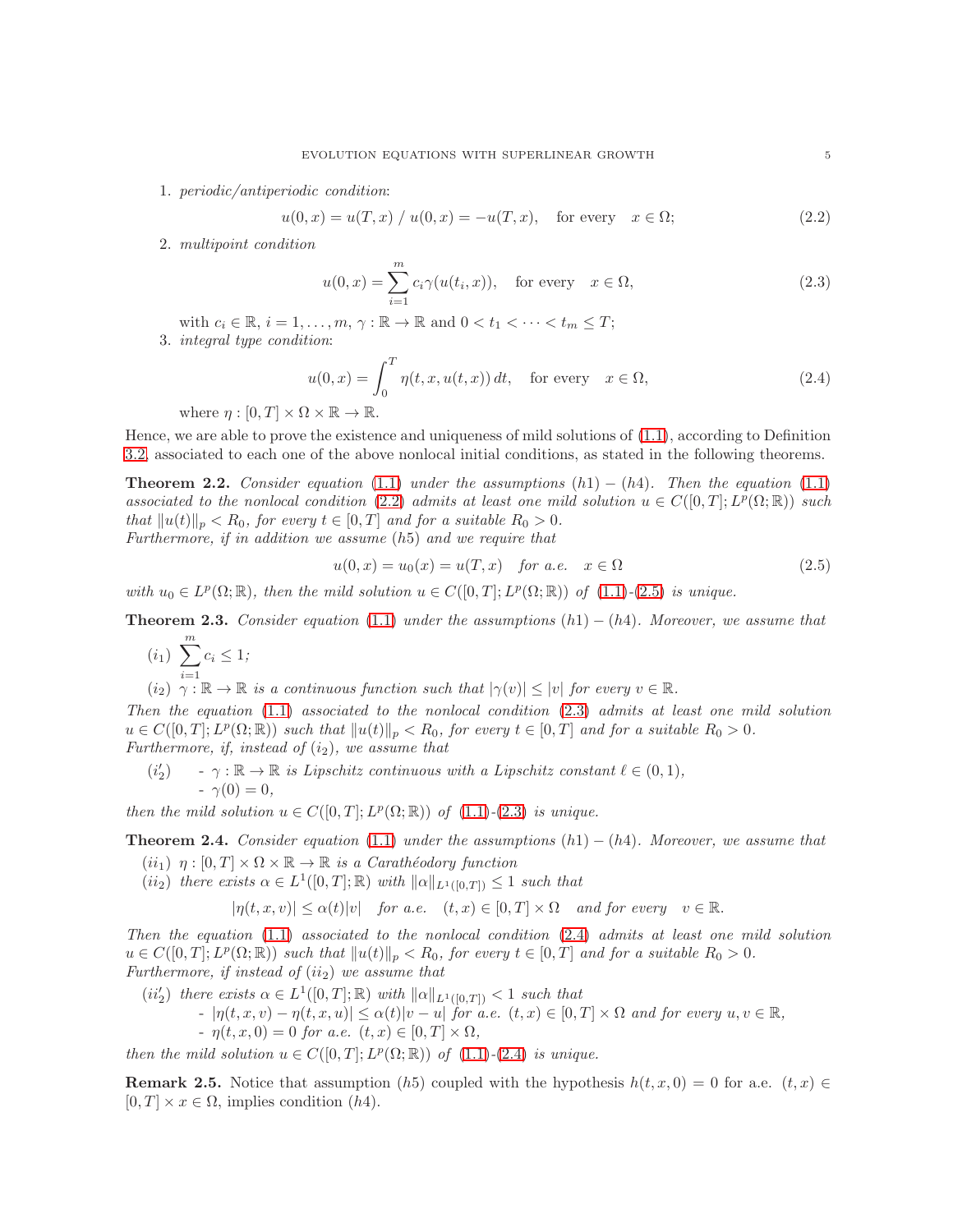We point out the fact that, exploiting assumption  $(g1)$ , unlike the cited papers [\[14\]](#page-19-15), [\[16\]](#page-19-14), [\[20\]](#page-19-13), [\[27\]](#page-20-11), [\[39\]](#page-20-8), [\[41\]](#page-20-12), [\[42\]](#page-20-9), we are able to recover the periodic or the anti-periodic condition, as well as, unlike [\[7\]](#page-19-18), [\[15\]](#page-19-19), [\[24\]](#page-19-17), and [\[37\]](#page-20-7) we can consider the mean value integral condition.

Finally, we will prove the existence and uniqueness of at least one mild solution of [\(1.5\)](#page-2-0)  $u \in$  $C(\mathbb{R}_+, L^p(\Omega;\mathbb{R}))$ , see Section [7.](#page-16-1)

To the best of our knowledge, the most general result regarding the restrictions on the growth of  $h$  for the problem [\(1.5\)](#page-2-0) is the one in [\[18\]](#page-19-10), where the author assumes that  $h(t, x, v) = m(t)\varphi(x, v)$  and

(h3<sup>\*</sup>) 
$$
|\varphi(x,v)| \leq C(1+|v|^{\tilde{p}})
$$
 with  $1 < \tilde{p} < (k+2)/(k-2)$  if  $k > 2$ , and  $1 < \tilde{p} < \infty$  if  $k \leq 2$ .

In comparison to this result, while on one side we find only mild solutions and do not take into account the sign problem, on the other side the growth condition  $(h3)$  is less restrictive than  $(h3^*)$ . Moreover, our existence result is not limited to the periodic problem.

The outline of this paper is the following. In Section [3](#page-5-0) we present the abstract setting. In Sections [4](#page-8-0) and [5](#page-11-0) we prove an abstract existence result via the approximation technique. In Section [6](#page-13-0) we give the proof of our main results, i.e. the existence and uniqueness of mild solutions of [\(1.1\)](#page-0-0) associated to [\(2.2\)](#page-4-0), [\(2.3\)](#page-4-2), or [\(2.4\)](#page-4-3). Finally in Section [7](#page-16-1) we obtain the existence and uniqueness of at least one mild periodic solution on the half line.

# 3. Abstract Theory

<span id="page-5-0"></span>As stated in the Introduction, we extend to differential problems with nonlocal initial conditions a theoretical approach developed in [\[4\]](#page-19-7) for Cauchy differential problems in a generic abstract framework. For this reason, we consider the problem [\(2.1\)](#page-2-1) in the abstract setting determined by two generic real Banach spaces  $(E, \|\cdot\|_E)$ ,  $(F, \|\cdot\|_F)$  such that  $E \subseteq F$  and assume that E has a strictly convex dual  $E^*$ .

We denote with  $B_{E,r}$  the ball in E of radius  $r > 0$  and with  $Q_r$  the ball in  $C([0,T]; E)$  of radius r with the supremum norm, denoted by  $\|\cdot\|_0$ . For any  $x, y \in E$ , the normalized upper semi-inner product on E

$$
[u, v]_+ = \lim_{h \downarrow 0} [u, v]_h,
$$

where for  $h \in \mathbb{R} \setminus \{0\}$  we set

$$
[u, v]_h := \frac{1}{h} (||u + hv||_E - ||u||_E),
$$

is well defined (see Lemma 1.4.1 and Definition 1.4.2 of [\[34\]](#page-20-14)). Moreover, denoting by  $\langle \cdot, \cdot \rangle$  the duality product between  $E^*$  and  $E$  and by  $J_E : E \multimap E^*$  the duality map, i.e.

$$
J_E(u) = \{u^* \in E^* : \|u^*\|_{E^*} = \|u\|_E \text{ and } \langle u^*, u \rangle = \|u\|_E^2\}
$$
(3.1)

for every  $u, v \in E$ ,  $u \neq 0$ , we have

$$
[u, v]_+ = \frac{1}{\|u\|_E} \sup \{ \langle u^*, v \rangle : u^* \in J_E(u) \},
$$

see Lemma 1.4.2 and 1.4.3 in [\[34\]](#page-20-14).

In particular, since  $E^*$  is strictly convex,  $J$  is a single valued map. Thus, we get

$$
[u, v]_{+} = \frac{1}{\|u\|_{E}} \langle J_{E}(u), v \rangle.
$$
\n(3.2)

Moreover, for every  $\lambda \in \mathbb{R}$  and  $x \in X$ , it holds

$$
J_E(\lambda u) = \lambda J_E(u).
$$

We consider the abstract differential problem  $(2.1)$  under the following assumptions:

A:  $D(A) \subset E \to E$  is a linear operator such that

- (A1)  $0 \in D(A)$ , generating a compact  $C_0$ –semigroup of contractions  $\{S(t)\}\$ <sub>t>0</sub> in E;
- (A2) the semigroup  $\{S(t)\}_{t>0}$  can be extended to a semigroup in F, i.e.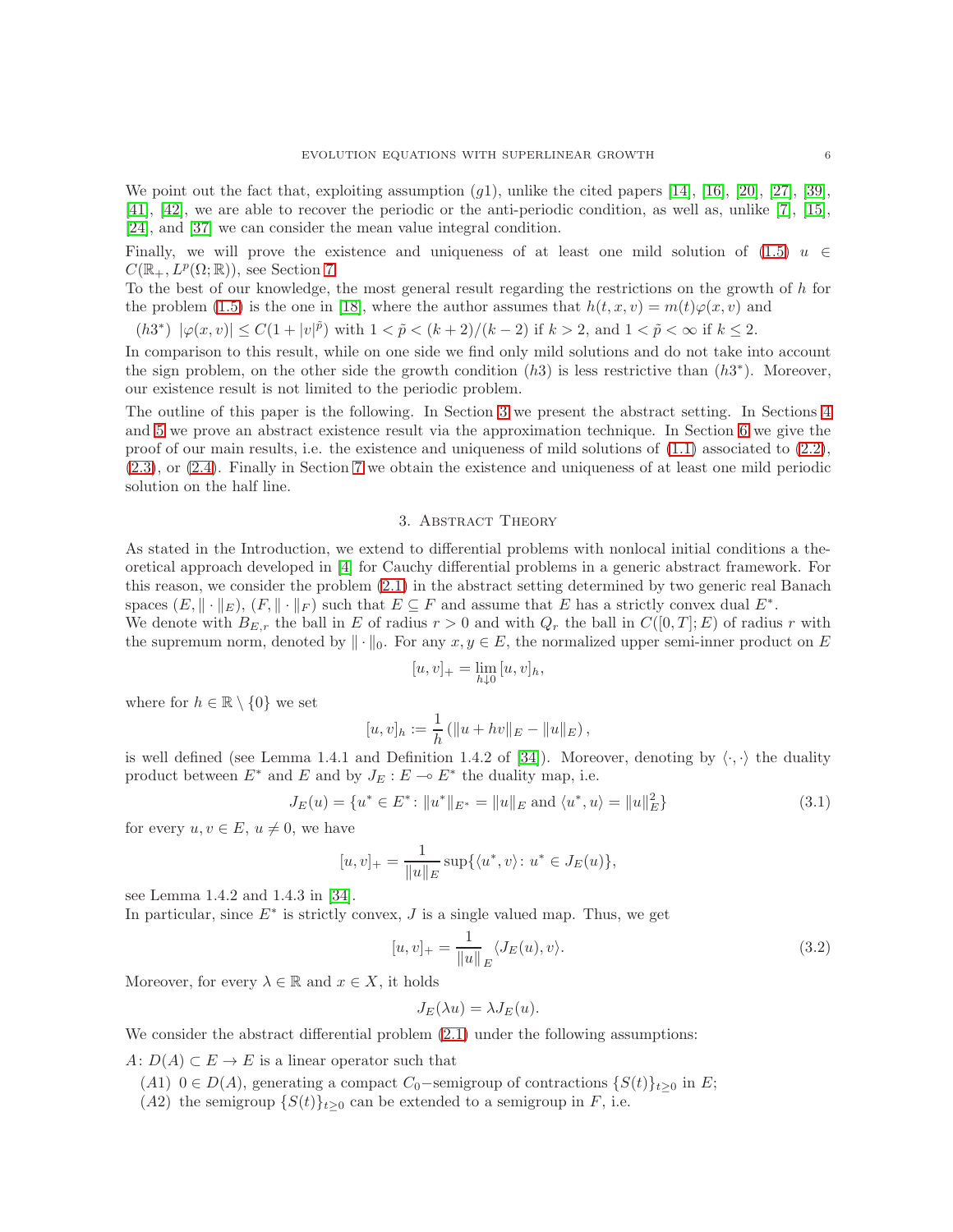- (A2.i) there exists a semigroup  $\{S^*(t)\}_{t\geq 0}$  on F generated by A such that for every  $w \in E$ , it holds  $S^*(t)w = S(t)w;$
- (A2.ii) for every  $v \in F$  and  $t > 0$ , we have  $S^*(t)v \in E$ ;
- (A2.iii) there exists a function  $c \in L^r([0,T];\mathbb{R}_+),$  with  $1 \leq r \leq \infty$  such that for any  $v \in F$  it holds

 $||S^*(t)v||_E \le c(t) ||v||_F$  for every  $t \in (0, T];$ 

the map  $f : [0, T] \times E \to F$  is specified as follows

- (f1) for every  $v \in E$  the map  $f(\cdot, v) : [0, T] \to F$  is measurable;
- (f2) for a.e.  $t \in [0, T]$  the map  $f(t, \cdot) : E \to F$  is continuous;
- (f3) for every bounded subset  $D \subset E$  there exists a function  $\nu_D \in L^{r'}([0,T];\mathbb{R}_+)$ , with  $\frac{1}{r} + \frac{1}{r'} = 1$ and  $r' = \infty$  if  $r = 1$ , such that

$$
||f(t,v)||_F \leq \nu_D(t),
$$

for a.e.  $t \in [0, T]$  and all  $v \in D$ ;

(f4) there exist constants  $0 < r_0 < R_0$  and  $n_0 \in \mathbb{N}$  such that for every  $n > n_0$ 

$$
\langle J_E(v), S^* \left(\frac{1}{n}\right) f(t, v) \rangle \le 0,
$$

for a.e.  $t \in [0, T]$  and for every  $v \in E$  such that  $r_0 < ||v||_E < R_0$ , where  $J_E$  denotes the duality map on  $E$ ;

and finally  $g: C([0,T]; E) \to E$  satisfies the conditions

- (g1) if  $\{u_n\}_{n\in\mathbb{N}}\subset C([0,T];E)$  and  $u_n(t)\to u(t), t\in(0,T],$  with  $u\in C([0,T];E)$  for  $t\in(0,T]$  then  $g(u_n) \to g(u);$
- $(g2)$  sup  $||g(u)||_E \leq R$ , for  $r_0 < R < R_0$ , where  $r_0, R_0 > 0$  are given by the transversality condition  $u \in \bar{Q}_R$  $(f4)$  on f above.

**Remark 3.1.** Because of condition  $(A2)$ , we can denote the  $C_0$ -semigroup generated by A, on the space E or on the space F, by the very same symbol  $\{S(t)\}_{t\geq0}$ .

Moreover notice that, being  $\{S(t)\}_{t\geq 0}$  a  $C_0$ -semigroup on the space F, there exists a constant  $M > 0$ such that

<span id="page-6-2"></span>
$$
||S(t)||_F \le M,\t\t(3.3)
$$

for every  $t \in [0, T]$ .

We will prove the existence of at least one mild solution of  $(2.1)$ , i.e. a function u satisfying the following definition.

<span id="page-6-0"></span>**Definition 3.2.** By a solution of [\(2.1\)](#page-2-1) we mean a function  $u \in C([0, T]; E)$  satisfying the nonlocal initial condition [\(1.3\)](#page-1-1) and such that for each  $t \in [0, T]$ 

<span id="page-6-1"></span>
$$
u(t) = S(t)g(u) + \int_0^t S(t - \tau)f(\tau, u(\tau)) d\tau.
$$
 (3.4)

Now we consider the ball

$$
Q_R = \{ q \in C([0, T]; E) : ||q(t)||_E \le R, \forall t \in [0, T] \}, \qquad R \in (r_0, R_0), \tag{3.5}
$$

where  $r_0$  and  $R_0$  are from assumption (f4). By a solution on  $Q_R$  we mean a map  $u \in Q_R$  satisfying [\(3.4\)](#page-6-1) for each  $t \in [0, T]$ .

Moreover to prove uniqueness of the solution we assume that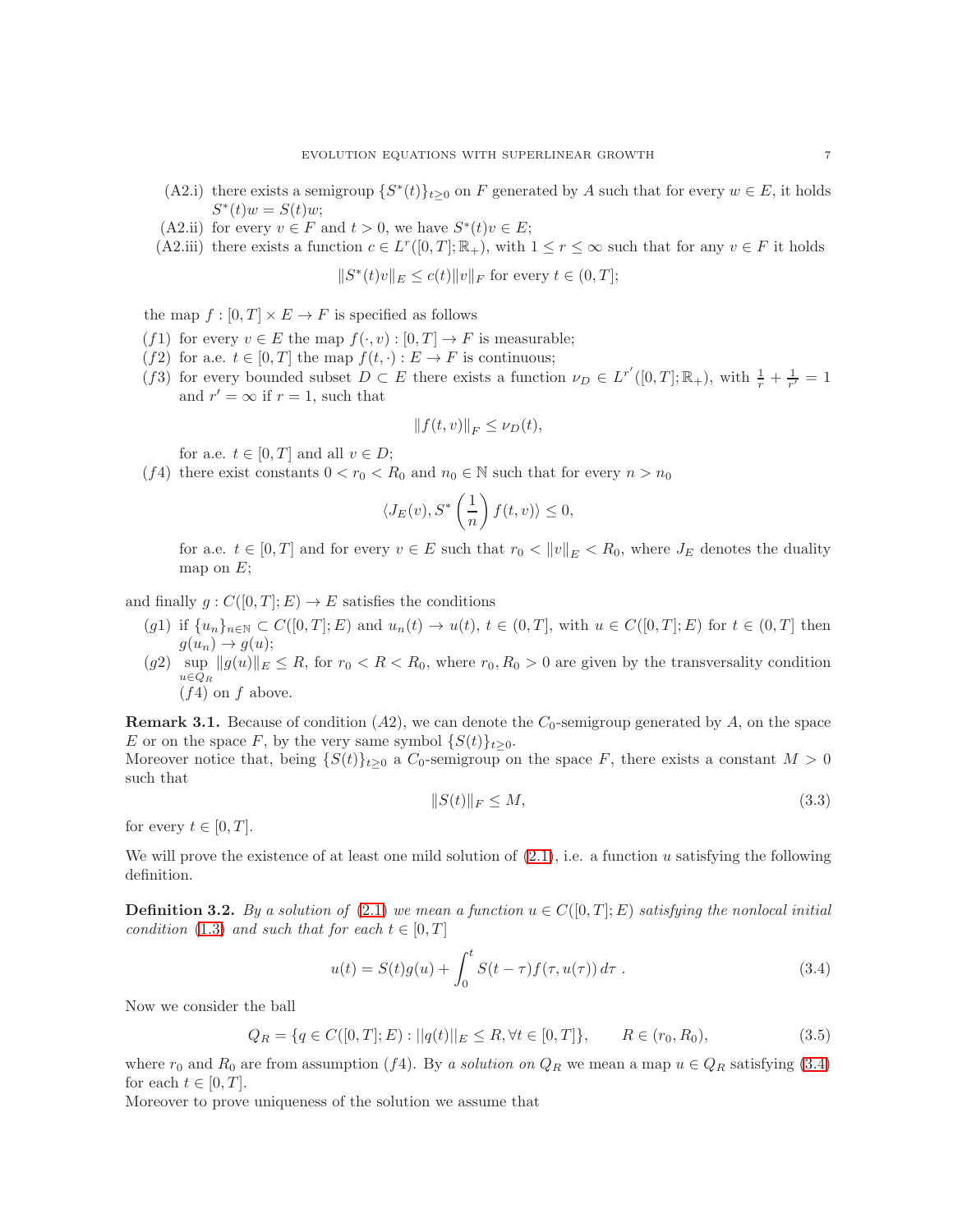(f5) there exists  $n_0 \in \mathbb{N}$  such that for every  $n > n_0$ 

$$
\langle J_E(u-v), S^*\left(\frac{1}{n}\right) (f(t,u) - f(t,v)) \rangle \le 0,
$$

for a.e.  $t \in [0, T]$  and for every  $u, v \in E$ , where  $J_E$  denotes the duality map on E; (g2') there exists  $L \in (0,1)$  such that for every  $u, v \in E$ 

$$
||g(u) - g(v)||_E \le L||u - v||_0
$$

and

$$
LR + ||g(0)||_E \le R \quad \text{for} \quad r_0 < R < R_0,
$$

where  $r_0, R_0 > 0$  are given by the transversality condition  $(f4)$  on f above.

Our main abstract result is the following.

<span id="page-7-1"></span>**Theorem 3.3.** Let conditions  $(A1), (A2), (f1) - (f4) - (g1) - (g2)$  being satisfied, then the set of solutions on  $Q_R$  is nonempty and compact in  $C([0, T]; E)$ .

Moreover, if condition  $(f5)$  is satisfied and condition  $(g2)$  is replaced by  $(g2')$  the solution is unique.

There are several definitions of solutions of  $(2.1)$ . In the proof of our main abstract existence result we make use of the concept of integral solution and of the equivalence between the integral and the mild solutions in the particular case of linear Cauchy problems. More precisely, consider the linear problem

<span id="page-7-0"></span>
$$
\begin{cases}\nu'(t) = Au(t) + \beta(t), \text{ for a.e. } t \in [0, T],\\u(0) = \xi \in E,\end{cases}
$$
\n(3.6)

where  $A: D(A) \subset E \to E$  is the infinitesimal generator of a semigroup  $\{S(t)\}_{t\geq 0}$  and  $\beta \in L^1([0,T]; E)$  is a given map.

**Definition 3.4** (Definition 3.5.1 in [\[22\]](#page-19-22) and Definition 1.7.4 in [\[34\]](#page-20-14)). A function  $u : [0, T] \rightarrow E$  is called an integral solution of [\(3.6\)](#page-7-0) on  $[0, T]$  if  $u \in C([0, T]; E)$  satisfies  $u(0) = \xi$  and

$$
||u(t) - x||_E \le ||u(s) - x||_E + \int_s^t [u(\tau) - x, \beta(\tau) + Ax]_+ d\tau
$$

for each  $x \in D(A)$  and  $0 \leq s \leq t \leq T$ .

From Theorems 1.7.3, 1.7.4 and 1.8.2 in [\[34\]](#page-20-14) we can deduce the following existence result and the equivalence between the mild and the integral solutions.

**Theorem 3.5.** For each  $\xi \in E$  and  $\beta \in L^1([0,T];E)$  there exists a unique integral solution u of [\(3.6\)](#page-7-0) on  $[0, T]$ .

<span id="page-7-2"></span>**Theorem 3.6.** A function  $u : [0, T] \to E$  is a mild solution of [\(3.6\)](#page-7-0) if and only if u is an integral solution of [\(3.6\)](#page-7-0) on  $[0, T]$  satisfying  $u(0) = \xi$ .

The following estimate holds for integral solutions of [\(3.6\)](#page-7-0) and it will be useful to prove the uniqueness of the mild solutions.

<span id="page-7-3"></span>**Theorem 3.7** (Theorem 1.7.5 in [\[34\]](#page-20-14)). Let  $\beta_1, \beta_2 \in L^1([0,T]; E)$  and let  $u, v \in C([0,T]; E)$  two solutions of the equation in [\(3.6\)](#page-7-0) corresponding to  $\beta_1$  and to  $\beta_2$  respectively. Then

$$
||u(t) - v(t)||_E \le ||u(s) - v(s)||_E + \int_s^t [u(\tau) - v(\tau), \beta_1(\tau) - \beta_2(\tau)]_+ d\tau
$$

for each  $0 \leq s \leq t \leq T$ .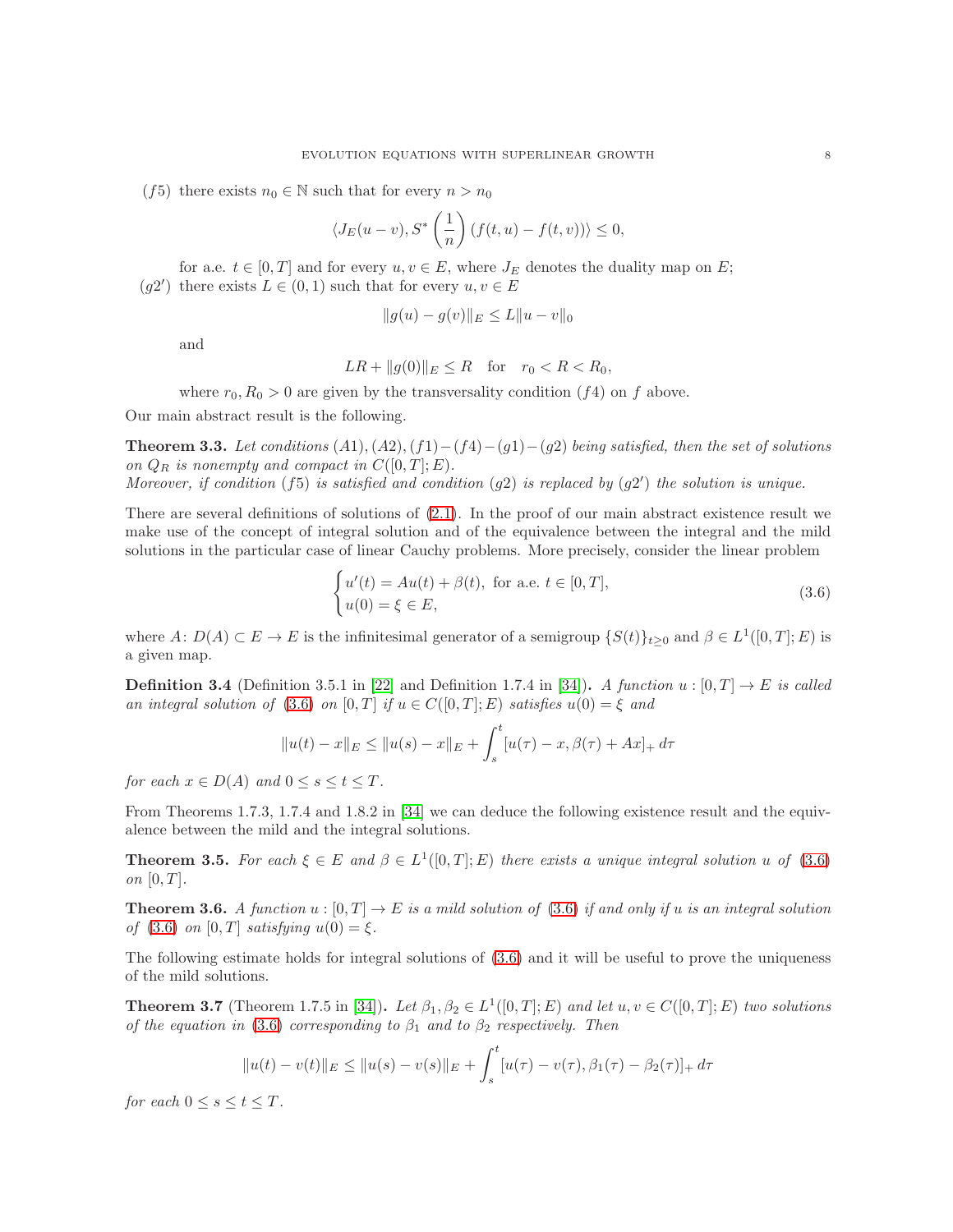Moreover, the proof of the existence result is based on an approximation technique and on the compactness result Proposition [3.8](#page-8-1) (see [\[4\]](#page-19-7)).

Given  $\xi \in E$  and  $\beta \in L^{r'}([0,T];F)$ , where  $1 \leq r' < \infty$  is such that  $\frac{1}{r} + \frac{1}{r'} = 1$ , where  $1 \leq r \leq \infty$  is defined in (A2), and  $r' = \infty$  if  $r = 1$ , we denote by  $\mathcal{F}(\xi, \beta) : [0, T] \to E$  the mild solution of [\(3.6\)](#page-7-0), that is

$$
\mathcal{F}(\xi,\beta)(t) = S(t)\xi + \int_0^t S(t-s)\beta(s) \, ds, \text{ for every } t \in [0,T]. \tag{3.7}
$$

<span id="page-8-1"></span>**Proposition 3.8** (Proposition 3.4 in [\[4\]](#page-19-7)). If  $A : D(A) \subset E \to E$  satisfies (A1) and (A2), then for each bounded subset B of E and each subset H in  $L^{r'}([0,T];F)$  such that  $\{||\beta||_F^{r'}$  $F_F, \beta \in H$  is uniformly integrable, the set  $\mathcal{F}(B \times H)$  is relatively compact in  $C([0,T];E)$  for each  $\delta \in (0,T)$ . If, in addition, B is relatively compact in E, then  $\mathcal{F}(B \times H)$  is relatively compact in  $C([0,T];E)$ .

We transform the problem to find solutions of  $(2.1)$  into a fixed point problem and we apply the Leray-Schauder continuation principle, see e.g. [\[11\]](#page-19-23) or the original paper [\[23\]](#page-19-24).

**Theorem 3.9.** Let Q be a closed subset of a Banach space B and let  $\Sigma: Q \times [0,1] \to B$  be a continuous map sending bounded subsets of  $Q \times [0, 1]$  into relatively compact subsets of B. Assume that

- (a)  $\Sigma(x,0) = x_0 \in int(Q), \quad \forall x \in Q;$
- (b) The fixed point set

 $F = \{x \in Q, x = \Sigma(x, \lambda), \text{ for some } \lambda \in [0, 1]\}\$ 

is bounded and does not meet the boundary ∂Q of Q.

<span id="page-8-0"></span>Then the map  $x \mapsto \Sigma(x, 1)$  has a fixed point in Q.

# 4. Approximating problem

The proof of Theorem [3.3](#page-7-1) relies on an approximation technique. We introduce a family of approximating problems: for  $n \in \mathbb{N}$ , we consider the following semilinear problem.

$$
(P_n)\begin{cases} u'(t) = Au(t) + S(1/n)f(t, u(t)), & \text{for a.e.} \quad t \in [0, T], \\ u(0) = S(1/n)g(u) \in E \end{cases}
$$
(4.1)

<span id="page-8-2"></span>**Lemma 4.1.** Let conditions  $(A1), (A2), (f1) - (f4) - (g1) - (g2)$  being satisfied, then there exists  $n_0 \in \mathbb{N}$ such that for every  $R \in (r_0, R_0)$  and every  $n > n_0$  the problem  $P_n$  admits a mild solution  $u_n \in C([0, T]; E)$ satisfying  $||u_n(t)||_E \leq R$ , for every  $t \in [0, T]$ .

*Proof.* Our strategy is to show that for every  $n > n_0$  it is possible to apply the Leray-Schauder continuation principle to each problem  $(P_n)$ .

Let  $n_0$  from assumption (f4) and let  $n > n_0$  be fixed. We define the operator  $\Sigma_n : Q_R \times [0,1] \to$  $C([0,T];E)$  by

$$
\Sigma_n(q,\lambda)(t) = \lambda S(t)S(1/n)g(q) + \lambda \int_0^t S(t-\tau)S(1/n)f(\tau,q(\tau))d\tau \quad t \in [0,T].
$$
\n(4.2)

The operator  $\Sigma_n$  is well defined because of condition (A2.ii) (see for instance Proposition 3.3 in [\[4\]](#page-19-7)), and a mild solution of problem  $(P_n)$  is exactly a fixed point of the operator  $\Sigma_n(\cdot, 1)$ .

As a first step we show that the operator  $\Sigma_n$  is continuous.

Let  $q \leftarrow \{q_k\}_{k\in\mathbb{N}} \subset Q_R$  and  $\lambda \leftarrow \{\lambda_k\}_{k\in\mathbb{N}} \subset [0,1]$  be two convergent sequences. We observe that by assumptions (g1) and (g2) on the map g and by the properties of the semigroup  $\{S(t)\}_{t\geq0}$  it follows that

$$
\begin{array}{rcl}\n||\lambda_k S(t)S(1/n)g(q_k) - \lambda S(t)S(1/n)g(q)||_E & \leq & ||\lambda_k S(t)S(1/n)(g(q_k) - g(q))||_E \\
& & + ||(\lambda_k - \lambda)S(t)S(1/n)g(q)||_E \\
& \leq & ||g(q_k) - g(q)||_E + |\lambda_k - \lambda||g(q)||_E \\
& \leq & ||g(q_k) - g(q)||_E + R|\lambda_k - \lambda| \to 0, \quad \text{for } k \to \infty.\n\end{array}
$$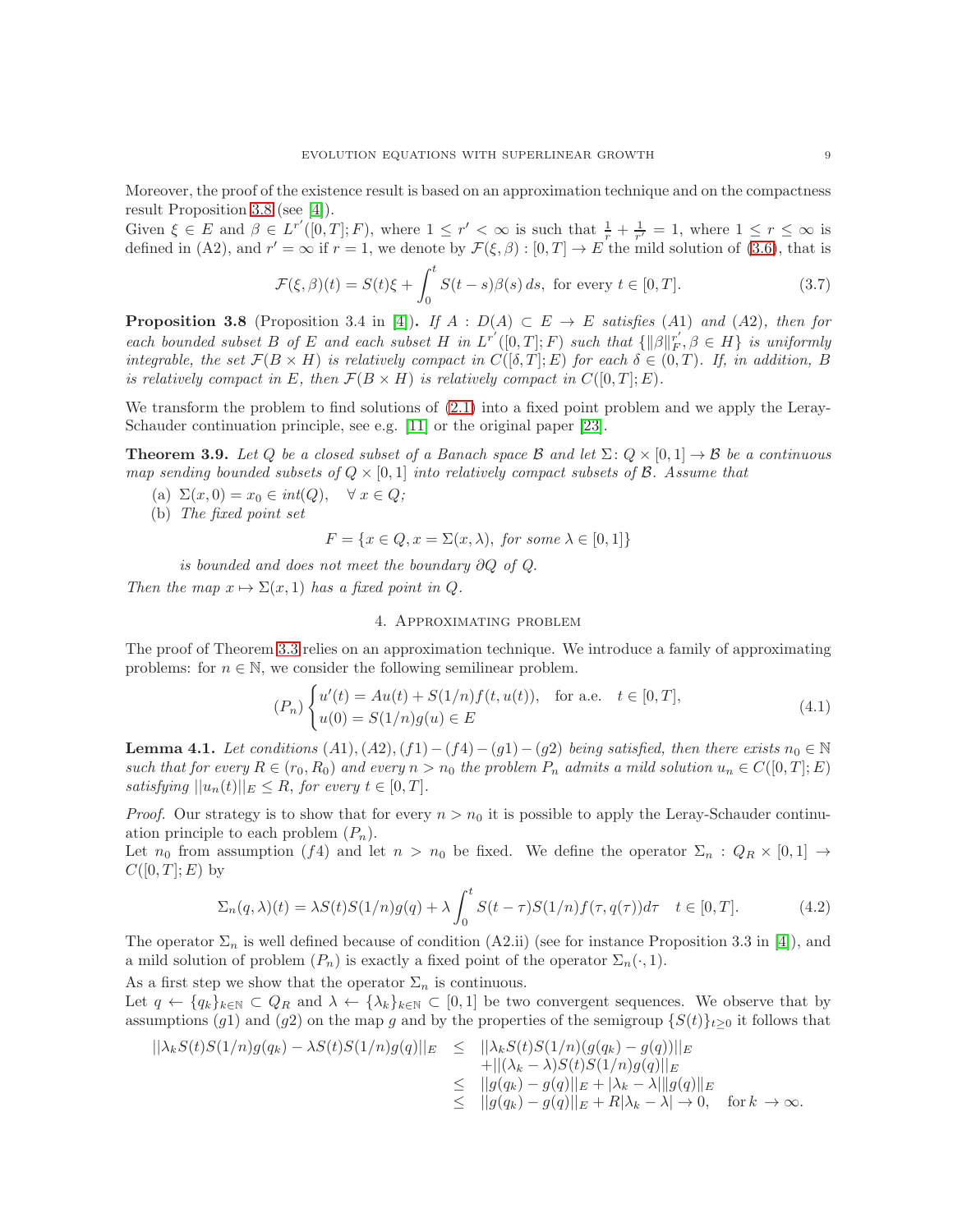Next, by  $(f2)$  we have that

$$
|| f(t, q_k(t)) - f(t, q(t)) ||_F \to 0 \quad \forall \ t \in [0, T],
$$

hence, by (A2.iii) it follows

$$
||S(t)S\left(\frac{1}{n}\right)(f(t,q_k(t)) - f(t,q(t)))||_E \le c\left(\frac{1}{n}\right) ||f(t,q_k(t)) - f(t,q(t))||_F \to 0 \quad \forall \ t \in [0,T].
$$

Moreover, by  $(A2.iii)$  and  $(f3)$  we get

$$
||S(t)S\left(\frac{1}{n}\right)f(t,q_k(t))||_E \le c\left(\frac{1}{n}\right)||f(t,q_k(t))||_F \le c\left(\frac{1}{n}\right)\nu_{B_R}(t) \quad \text{for a.e. } t \in [0,T].
$$

Thus, by the Lebesgue's Dominated Convergence Theorem we conclude that for every  $t \in [0, T]$  $\|\Sigma_n(q_k, \lambda_k)(t) - \Sigma_n(q, \lambda)(t)\|_E \leq \|\lambda_k S(t)S(1/n)g(q_k) - \lambda S(t)S(1/n)g(q)\|_E +$ 

$$
+ |\lambda_k - \lambda| \int_0^t \left\| S(t - \tau) S\left(\frac{1}{n}\right) f(\tau, q(\tau)) \right\|_E d\tau +
$$
  
+  $\lambda_k \int_0^t \left\| S(t - \tau) S\left(\frac{1}{n}\right) (f(\tau, q_k(\tau)) - f(\tau, q(\tau))) \right\|_E d\tau$   

$$
\leq ||g(q_k) - g(q)||_E + |\lambda_k - \lambda|R| + |\lambda_k - \lambda|c\left(\frac{1}{n}\right) T^{\frac{1}{r}} ||\nu_{B_R}||_{L^{r'}([0,T], \mathbb{R}_+)} +
$$
  
+  $\lambda_k \int_0^T \left\| S(t - \tau) S\left(\frac{1}{n}\right) (f(\tau, q_k(\tau)) - f(\tau, q(\tau))) \right\|_E d\tau \to_{k \to \infty} 0$ 

Hence  $\Sigma_n(q_k, \lambda_k) \to \Sigma_n(q, \lambda)$  in  $C([0, T]; E)$ , obtaining the continuity of the operator  $\Sigma_n$ . Now, as a second step, we show that for every  $n \in \mathbb{N}$ , the operator  $\Sigma_n$  sends  $Q_R \times [0,1]$  into a relatively

compact set of  $C([0, T]; E)$ . We observe that  $\Sigma_n(Q_R\times[0,1])(0)$  is a relatively compact set, since it coincides with  $[0,1]\times S(1/n)g(Q_R)$ 

and  $g(Q_R)$  is bounded by  $(g2)$ , while  $S(1/n)$  is a compact operator. Finally, by (f3) and the boundedness of the semigroup  $\{S(t)\}_{t\geq0}$  in the Banach space F, there exists a

function 
$$
\nu_{B_R} \in L^{r'}([0,T]; \mathbb{R}_+)
$$
 such that  
\n
$$
\parallel (1) \qquad \parallel
$$

$$
\left\| S\left(\frac{1}{n}\right) f\left(t, q(t)\right) \right\|_F \le M \nu_{B_R}(t), \quad \text{for a.e. } t \in [0, T] \text{ and for every } q \in Q_R,
$$

where M is defined in [\(3.3\)](#page-6-2), implying that the set  $\{S(\frac{1}{n}) f(\cdot, q(\cdot)), q \in Q_R\}$  is a family of maps in  $L^{r'}([0,T],F)$  such that  $\left\{\left\|S\left(\frac{1}{n}\right)f\left(\cdot,q(\cdot)\right)\right\|$ r ′  $F(F, q \in Q_R)$  is uniformly integrable. Therefore, observing that  $\Sigma_n(q,\lambda) = \lambda \mathcal{F}(S(1/n)g(q), S(\frac{1}{n}) f((\cdot), q(\cdot)))$  for every  $(q, \lambda) \in Q_R \times [0, 1]$  we obtain, by Proposition [3.8,](#page-8-1) that the set  $\Sigma_n(Q_R \times [0,1])$  is relatively compact in  $C([0,T];E)$ .

To show that  $\Sigma_n(Q_R \times \{0\}) \subset \text{int}(Q_R)$ , it is enough to observe that  $\Sigma_n(Q_R \times \{0\}) \equiv 0$ .

Finally we need to prove that the operator  $\Sigma_n(\cdot, \lambda)$  has no fixed points on  $\partial Q_R$  for every  $\lambda \in [0, 1]$  and  $n > n_0$ , where  $n_0$  is from  $(f4)$ .

We argue by contradiction: let us assume that there exists  $\overline{\lambda} \in [0,1], \overline{u} \in Q_R$  and  $t_0 \in [0,T]$  such that  $\overline{u} = \sum_n(\overline{u}, \overline{\lambda})$  and  $\|\overline{u}(t_0)\|_E = R$ . Since  $\overline{\lambda} = 0$  implies  $\overline{u} \equiv 0$  and  $\overline{\lambda} = 1$ , gives the existence of at least one fixed point  $\overline{u} = \Sigma_n(\overline{u}, 1)$ , we may assume  $\overline{\lambda} \in (0, 1)$ .

Notice that  $t_0 \neq 0$ . Indeed, if  $t_0 = 0$  we have by hypothesis (g2)

$$
R = \|\overline{u}(0)\|_E = \|\Sigma_n(\overline{u}, \overline{\lambda})(0)\|_E = \overline{\lambda} \|S(1/n)g(\overline{u})\|_E < R.
$$

Hence, there exists  $\delta > 0$  such that  $r_0 < ||\overline{u}(t)||_E \leq R$  for every  $t \in [t_0 - \delta, t_0]$  and  $||\overline{u}(t_0 - \delta)||_E < R$ .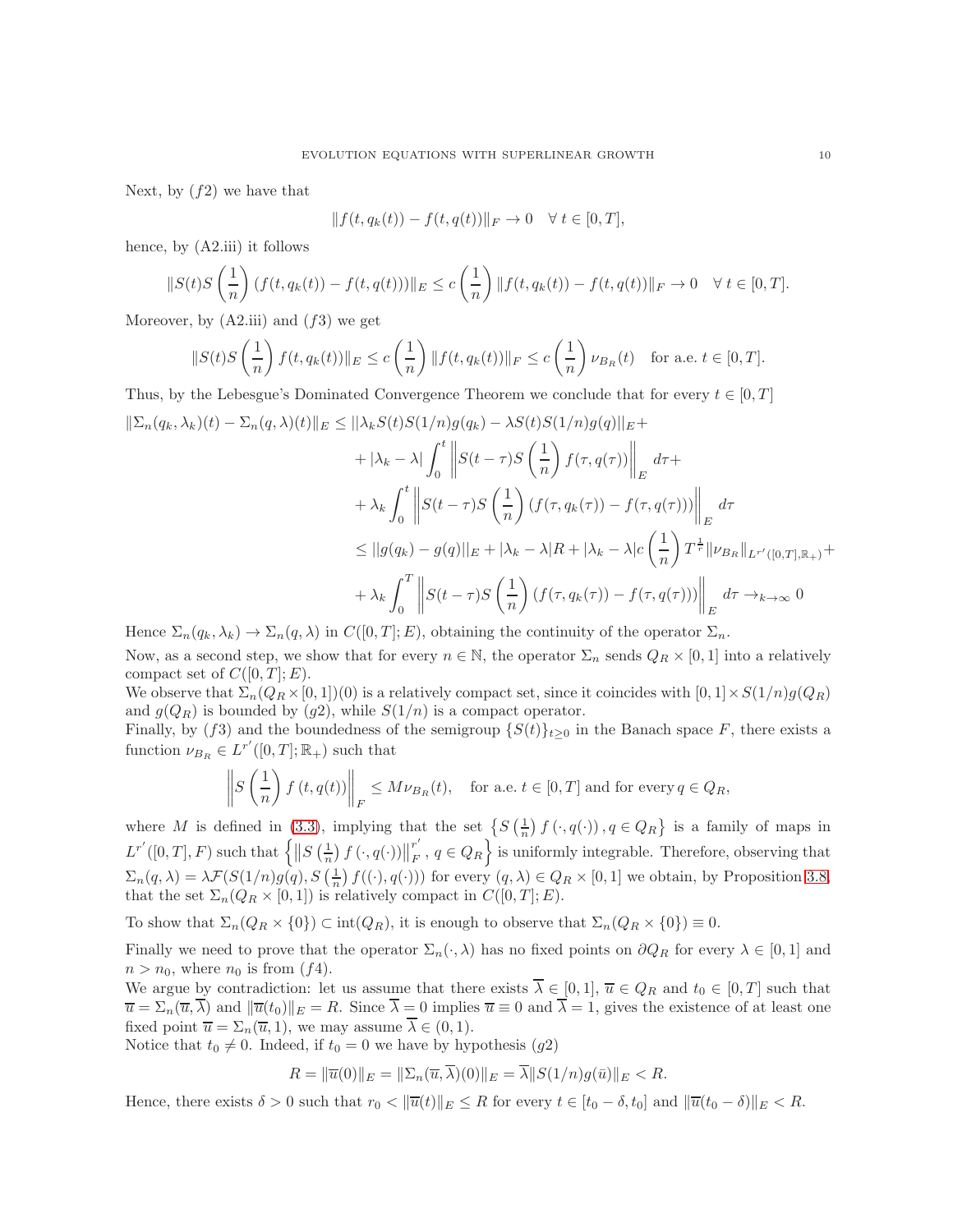Denoting by  $f_n(t) = S\left(\frac{1}{n}\right) f(t, \overline{u}(t)), g_n = S(1/n)g(\overline{u}), t \in [0, T],$  we consider the linear problem

<span id="page-10-0"></span>
$$
\begin{cases}\nu'(t) = Au(t) + f_n(t), \text{ for a.e. } t \in [0, T],\\u(0) = g_n \in E.\end{cases}
$$
\n(4.3)

By the fact that  $\|\overline{u}(t)\|_E \leq R$  for every  $t \in [0, T]$ , by  $(A2)$  and  $(f3)$ , we have that

$$
||f_n(t)||_E = \left\| S\left(\frac{1}{n}\right) f\left(t, \overline{u}(t)\right) \right\|_E \le c\left(\frac{1}{n}\right) \nu_{B_R}(t) \quad \text{for a.e. } t \in [0, T],
$$

obtaining that  $f_n \in L^{r'}([0,T];E)$ . Let  $u \in C([0,T];E)$  be the unique mild solution of [\(4.3\)](#page-10-0), i.e.

$$
u(t) = S(t)g_n + \int_0^t S(t - s) f_n(s) ds, \quad t \in [0, T].
$$

By Theorem [3.6,](#page-7-2) we have that  $u$  is the unique integral solution of  $(4.3)$ , i.e.

$$
||u(t) - x||_E \le ||u(s) - x||_E + \int_s^t [u(\tau) - x, f_n(\tau) + Ax]_+ d\tau
$$

for each  $x \in D(A)$  and  $0 \le s \le t \le T$ . Since E has a strictly convex dual, bearing in mind that

$$
[x,y]_+ = \frac{1}{||x||}_E \langle J_E(x), y \rangle ,
$$

we have that

$$
||u(t) - x||_E \le ||u(s) - x||_E + \int_s^t \frac{1}{||u(\tau) - x||_E} \langle J_E(u(\tau) - x), f_n(\tau) + Ax \rangle d\tau
$$

for each  $x \in D(A)$  and  $0 \le s \le t \le T$ . By the definition of the operator  $\Sigma_n(\cdot, \overline{\lambda})$  and the fact that  $\overline{u}$  is a fixed point of it, for every  $t \in [0, T]$ , we obtain

$$
u(t) = S(t)g_n + \int_0^t S(t-\tau)f_n(\tau) ds = S(t)S\left(\frac{1}{n}\right)g(\overline{u}) + \int_0^t S(t-\tau)S\left(\frac{1}{n}\right)f(\tau,\overline{u}(\tau)) d\tau = \frac{\overline{u}(t)}{\overline{\lambda}}.
$$

Now, considering  $x = 0 \in D(A)$  and observing that  $||u(s)||_E > 0$  for every  $s \in [t_0 - \delta, t_0]$ , it follows that

$$
0 < \frac{\|\overline{u}(t_0)\|_E - \|\overline{u}(t_0 - \delta)\|_E}{\overline{\lambda}}
$$
  
\n
$$
= \|u(t_0)\|_E - \|u(t_0 - \delta)\|_E \leq \int_{t_0 - \delta}^{t_0} \frac{1}{\|u(\tau)\|_E} \langle J_E(u(\tau)), f_n(\tau) \rangle d\tau
$$
  
\n
$$
= \int_{t_0 - \delta}^{t_0} \frac{1}{\|u(\tau)\|_E} \langle J_E(u(\tau)), S\left(\frac{1}{n}\right) f(\tau, \overline{u}(\tau)) \rangle d\tau
$$
  
\n
$$
= \int_{t_0 - \delta}^{t_0} \frac{1}{\|u(\tau)\|_E} \langle J_E\left(\frac{\overline{u}(\tau)}{\overline{\lambda}}\right), S\left(\frac{1}{n}\right) f(\tau, \overline{u}(\tau)) \rangle d\tau
$$
  
\n
$$
= \int_{t_0 - \delta}^{t_0} \frac{1}{\overline{\lambda} \|u(\tau)\|_E} \langle J_E(\overline{u}(\tau)), S\left(\frac{1}{n}\right) f(\tau, \overline{u}(\tau)) \rangle d\tau,
$$

where the last equality follows from the properties of the duality map. Now, by  $(f4)$  for every  $n > n_0$  we get the contradiction

$$
0 < \frac{\|\overline{u}(t_0)\|_E - \|\overline{u}(t_0 - \delta)\|_E}{\overline{\lambda}} \le 0.
$$

By Leray-Schauder continuation principle, for every  $n > n_0$ , we obtain the existence of a fixed point  $u = \sum_n(u, 1)$ . Thus for every  $n > n_0$ , we get a mild solution of  $(P_n)$ .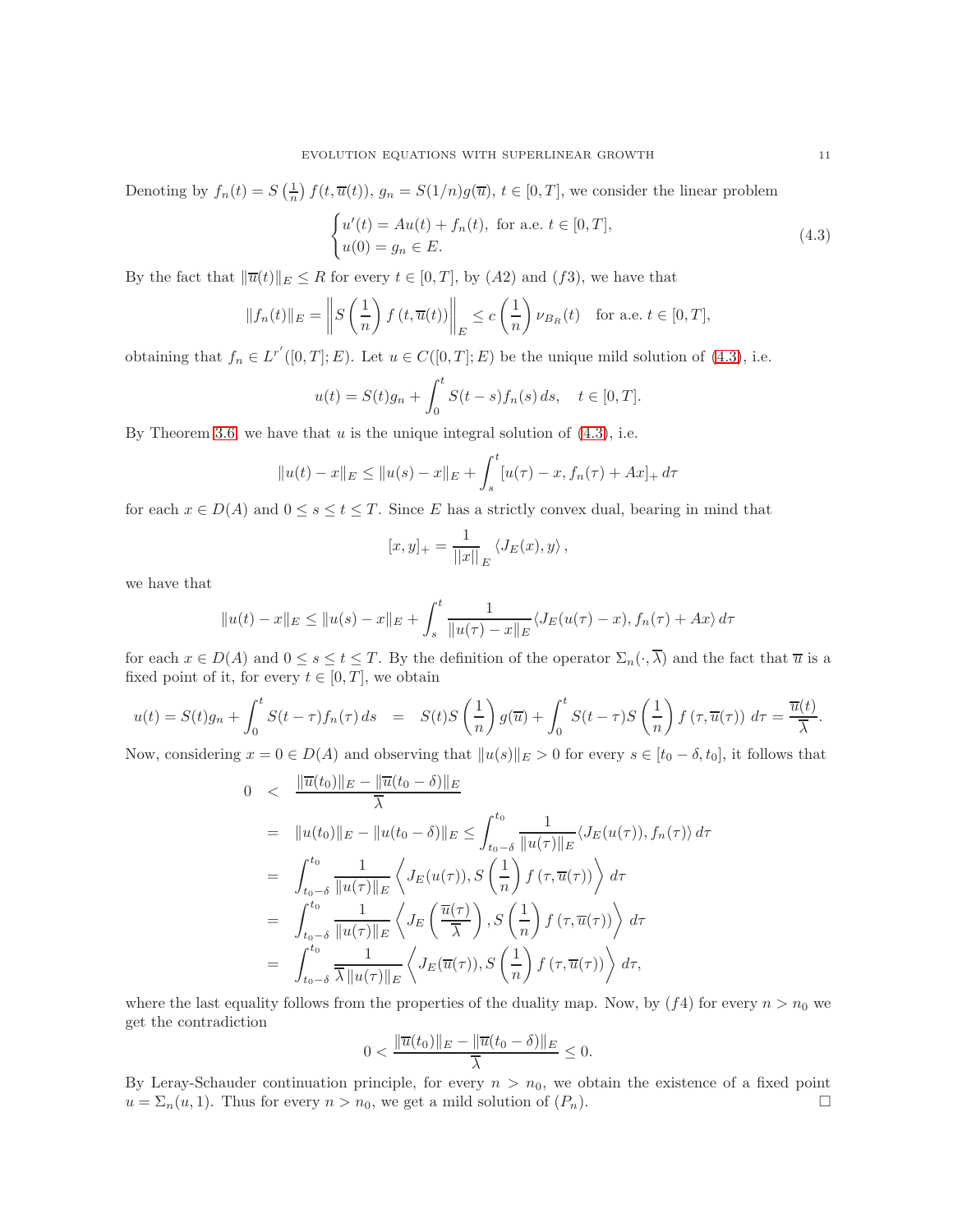<span id="page-11-1"></span>**Lemma 4.2.** Let conditions  $(A1), (A2), (f1) - (f5) - (g1) - (g2')$  being satisfied, then there exists  $n_0 \in \mathbb{N}$ such that for every  $R \in (r_0, R_0)$  and every  $n > n_0$  the problem  $P_n$  admits a unique mild solution  $u_n \in C([0,T]; E)$  satisfying  $||u_n(t)||_E \leq R$ , for every  $t \in [0,T]$ .

*Proof.* First of all, notice that condition  $(g2')$  implies condition  $(g2)$ . Indeed

$$
\sup_{u \in Q_R} \|g(u)\|_E \le \sup_{u \in Q_R} (\|g(u) - g(0)\|_E + \|g(0)\|_E) \le \sup_{u \in Q_R} (L\|u\|_E + \|g(0)\|_E) \le LR + \|g(0)\|_E \le R.
$$

Thus, existence follows from Lemma [4.1.](#page-8-2) Now, assume by contradiction that there exist two mild solutions  $u, v \in C([0,T]; E)$  of  $(P_n)$  with  $u \neq v$ . Hence, in particular, u and v are integral solutions of the equation in [\(3.6\)](#page-7-0) corresponding to  $\beta_1, \beta_2 \in L^1([0, T], E)$  defined as  $\beta_1(t) = S\left(\frac{1}{n}\right) f(t, u(t))$  and  $\beta_2(t) =$  $S\left(\frac{1}{n}\right)f(t,v(t)), t \in [0,T]$  respectively. Let

$$
t_0 = \inf \left\{ t \in [0, T] \text{ such that } u(t) \neq v(t) \right\}.
$$

By continuity,  $t_0 \neq T$  and there exists  $\delta > 0$  such that  $u(t) \neq v(t)$  for every  $t \in [t_0, t_0 + \delta]$ . Firstly, assume  $t_0 \neq 0$ , thus,  $u(t) = v(t)$  for every  $t \in [0, t_0)$  and  $u(t) \neq v(t)$  for every  $t \in [t_0, t_0 + \delta]$ . Let  $t \in (t_0, t_0 + \delta],$  by Theorem [3.7](#page-7-3) and  $(f5)$ , we have

$$
0 < \|u(t) - v(t)\|_{E} \leq \|u(0) - v(0)\|_{E} + \int_{0}^{t} [u(\tau) - v(\tau), \beta_{1}(\tau) - \beta_{2}(\tau)]_{+} d\tau
$$
\n
$$
= \int_{t_{0}}^{t} [u(\tau) - v(\tau), \beta_{1}(\tau) - \beta_{2}(\tau)]_{+} d\tau
$$
\n
$$
= \int_{t_{0}}^{t} \frac{1}{\|u(\tau) - v(\tau)\|_{E}} \langle J_{E}(u(\tau) - v(\tau)), S\left(\frac{1}{n}\right) (f(\tau, u(\tau)) - f(\tau, v(\tau))) \rangle d\tau \leq 0
$$

getting a contradiction. In the case  $t_0 = 0$ , for every  $t \in [0, \delta]$ , by Theorem [3.7,](#page-7-3) (f5) and (g2') we have

$$
0 < \|u(t) - v(t)\|_{E} \leq \|u(0) - v(0)\|_{E} + \int_{0}^{t} [u(\tau) - v(\tau)), \beta_{1}(\tau) - \beta_{2}(\tau)]_{+} d\tau
$$
\n
$$
= \|g(u) - g(v)\|_{E}
$$
\n
$$
+ \int_{0}^{t} \frac{1}{\|u(\tau) - v(\tau)\|_{E}} \langle J_{E}(u(\tau) - v(\tau)), S\left(\frac{1}{n}\right) (f(\tau, u(\tau)) - f(\tau, v(\tau))) \rangle d\tau
$$
\n
$$
\leq L \|u - v\|_{0}
$$
\n
$$
+ \int_{0}^{t} \frac{1}{\|u(\tau) - v(\tau)\|_{E}} \langle J_{E}(u(\tau) - v(\tau)), S\left(\frac{1}{n}\right) (f(\tau, u(\tau)) - f(\tau, v(\tau))) \rangle d\tau
$$
\n
$$
\leq L \|u - v\|_{0}.
$$

Thus we have

$$
0 < \sup_{t \in [0,T]} \|u(t) - v(t)\| = \|u - v\|_0 \le L \|u - v\|_0 < \|u - v\|_0,
$$

getting again a contradiction. As a consequence, we have for every  $n > n_0$ , the uniqueness of the solution of  $P_n$ .

## 5. Proof of Theorem [3.3](#page-7-1)

<span id="page-11-0"></span>By Lemma [4.1,](#page-8-2) we know that there exists  $n_0 > 0$  such that problems  $(P_n)$  have at least one mild solution for every  $n > n_0$ . We consider now the set of these mild solutions. More precisely, by the characterization introduced in Lemma [4.1,](#page-8-2) we consider the set

$$
M_R = \{u_n \in C([0, T]; E) \cap Q_R : u_n = \Sigma_n(u_n, 1), n > n_0\}.
$$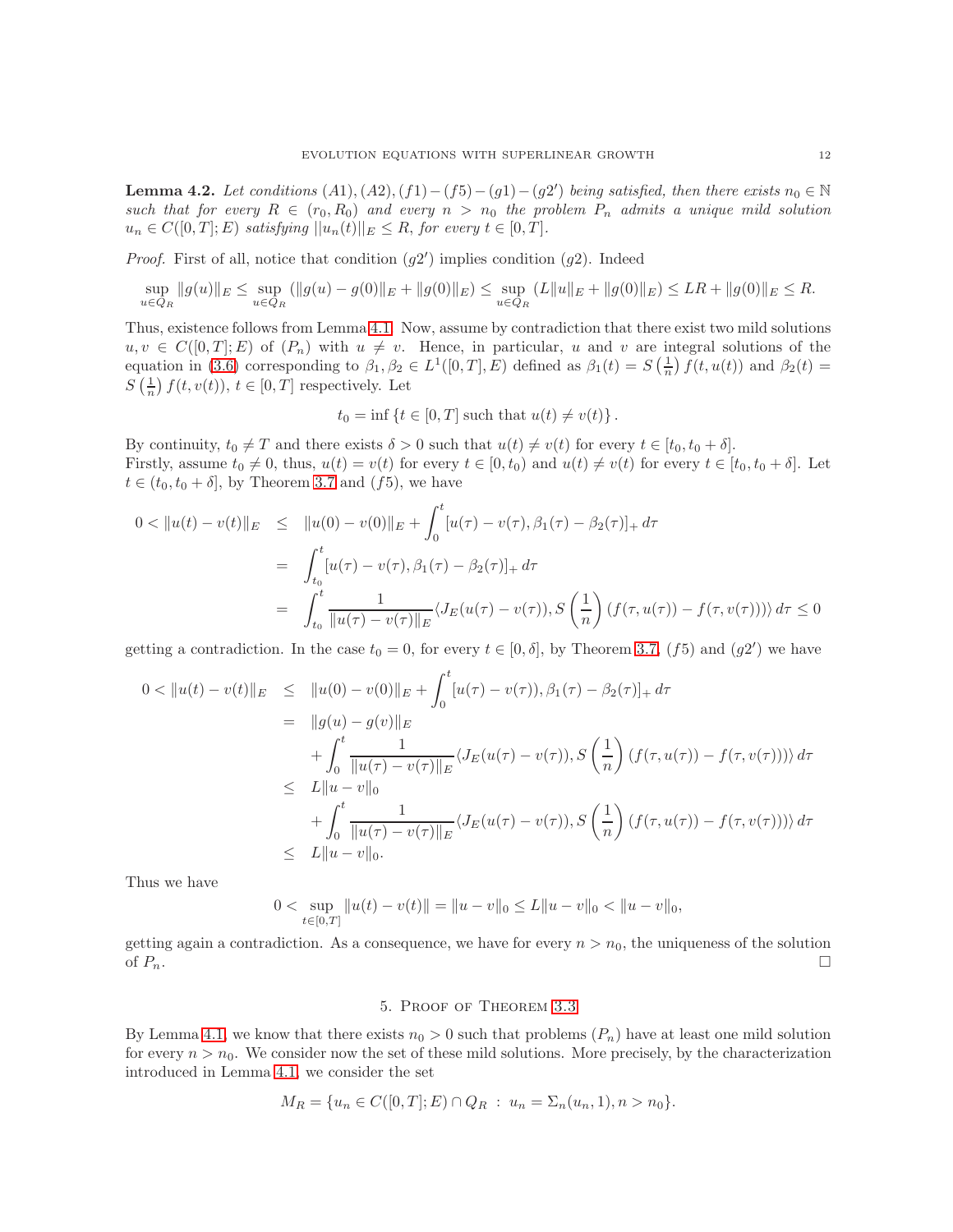Let  $u_n \in M_R$ . By the fact that  $u_n \in Q_R$ , we have that  $||u_n(t)||_E \leq R$  for every  $t \in [0, T]$ . Thus, by (f3) there exist a function  $\nu_{B_R} \in L^{r'}([0,T];\mathbb{R}_+)$ 

$$
\left\| S\left(\frac{1}{n}\right)f\left(t,u_n(t)\right) \right\|_F \le M\nu_{B_R}(t), \quad \text{for a.e. } t \in [0,T],
$$

implying that the set  $G = \left\{ S\left(\frac{1}{n}\right)f\left(\cdot, u_n(\cdot)\right), n > n_0 \right\}$  is a family of maps in  $L^{r'}([0,T], F)$  such that  $\left\{ \left\| S\left(\frac{1}{n}\right)f\left(\cdot,u_{n}(\cdot)\right)\right\| \right\}$ r  $\{F \mid F, n > n_0\}$  is uniformly integrable. Hence, applying Proposition [3.8](#page-8-1) with the bounded set  $B = \{S(1/n)g(M_R), n > n_0\}$  and G, for each chosen  $\delta > 0$  we have the relative compactness of  $M_R$  in  $C([\delta, T]; E)$ .

Let  $\{u_n\}_{n\in\mathbb{N}}$  be a sequence in  $M_R$ . By previous considerations, for each  $\delta > 0$  chosen, there exists  ${u_n^{\delta}}_{n \in \mathbb{N}} \subset {u_n}_{n \in \mathbb{N}} \to u_{\delta}^*$  in  $C([\delta, T]; E)$ . By uniqueness of the limit, when  $\delta_n < \delta_{n-1}$  then  $u_{\delta_n}^* = u_{\delta_{n-1}}^*$ in  $[\delta_{n-1}, T]$ . Consider any sequence of numbers  $\delta_n \downarrow 0$  and perform a Cantor diagonal argument to show that there exists a function  $u^* \in C((0,T];E)$  such that a particular (diagonal) sub-sequence  $\{u_n^n\}_{n\in\mathbb{N}}$ of each  $\{u_n^{\delta_n}\}_{n\in\mathbb{N}}$  converges to  $u^*$  in  $C((0,T];E)$ . Moreover, since E is reflexive and  $\{u_n\}_{n\in\mathbb{N}}\subset Q_R$  by property (g2) there exists  $u_0 \in E$  such that  $g(u_n^n) \to u_0$ . Now we define a function  $\bar{u} \in C([0,T]; E)$  by

$$
\bar{u}(t) := S(t)u_0 + \int_0^t S(t-s)f(s, u^*(s)) ds.
$$

We claim that  $\{u_n^n(t)\}_{n\in\mathbb{N}} \to \bar{u}(t)$  for each  $t \in [0,T]$ . By the continuity of  $S\left(\frac{1}{n}\right)$  and of  $f(t, \cdot)$ , for every  $n\in\mathbb{N}$  we obtain

$$
S\left(\frac{1}{n}\right)f\left(t,u_n^n(t)\right) \stackrel{F}{\to} f(t,u^*(t)), \quad \text{for a.e. } t \in (0,T],
$$

moreover, since  $||u_n^n(t)||_E \leq R$  for every  $t \in [0, T]$ , the convergence is dominated

$$
S\left(\frac{1}{n}\right)f\left(t,u_n^n(t)\right)\|_F\leq M\nu_{B_R}(t) \quad \text{for a.e. } t\in[0,T],
$$

Thus we get

$$
\int_0^t S(t-\tau)S\left(\frac{1}{n}\right)f\left(\tau, u_n(\tau)\right) d\tau \to \int_0^t S(t-\tau)f(\tau, u^*(\tau)) d\tau, \quad \forall \ t \in [0, T].
$$

Again, by the continuity and linearity of the semigroup we have that

 $\parallel$ 

$$
S(t)S\left(\frac{1}{n}\right)g(u_n^n) \to S(t)S\left(\frac{1}{n}\right)u_0
$$

and so the claimed result. By the uniqueness of the limit we have that  $u^*(t) = \bar{u}(t)$  for every  $t \in (0, T]$ , thus  $\{u_n^n(t)\}_{n\in\mathbb{N}} \to \bar{u}(t)$  for each  $t \in (0,T]$ , with  $\bar{u} \in C([0,T];E)$ . By property  $(g1)$  this means that  $g(u_n^n) \to g(\bar{u})$  in  $C([0,T]; E)$ , declaring again by uniqueness that  $g(\bar{u}) = u_0$ . In conclusion we get that for every  $t \in [0, T]$ 

$$
\bar{u}(t) := S(t)g(\bar{u}) + \int_0^t S(t-s)f(s,\bar{u}(s)) ds,
$$

proving that  $\bar{u}$  is a solution on  $Q_R$  of [\(2.1\)](#page-2-1). So the set of solutions on  $Q_R$ 

$$
\mathcal{S} := \mathcal{F}(g(\mathcal{S}), f([0, T], \mathcal{S}))
$$

is nonempty, now we prove that it is compact by the very same argument used above for  $M_R$ . Indeed,  $f([0,T],\mathcal{S})$  is uniformly integrable by  $(f3)$  and  $g(\mathcal{S})$  is bounded by  $g(2)$ , so, by Proposition [3.8,](#page-8-1) for each  $\delta > 0$  we obtain that  $\mathcal{F}((g(\mathcal{S}), f(s, \mathcal{S})))$  is relatively compact in  $C([\delta, T]; E)$ . Then again by a Cantor diagonal argument we have that for each sequence  $\{u_n\}_{n\in\mathbb{N}}\subseteq S$  there exists a subsequence  $\{u_n^n\}_{n\in\mathbb{N}}$ converging to  $u^* \in C((0,T]; E)$  and exactly as before we can continuously extend  $u^*$  to [0, T]. Next, by (g1) we have that  $g(u_n^n) \to g(u^*)$  and so we get that  $g(\mathcal{S})$  is relatively compact. Applying again Proposition [3.8](#page-8-1) we obtain that  $S$  is a relatively compact set.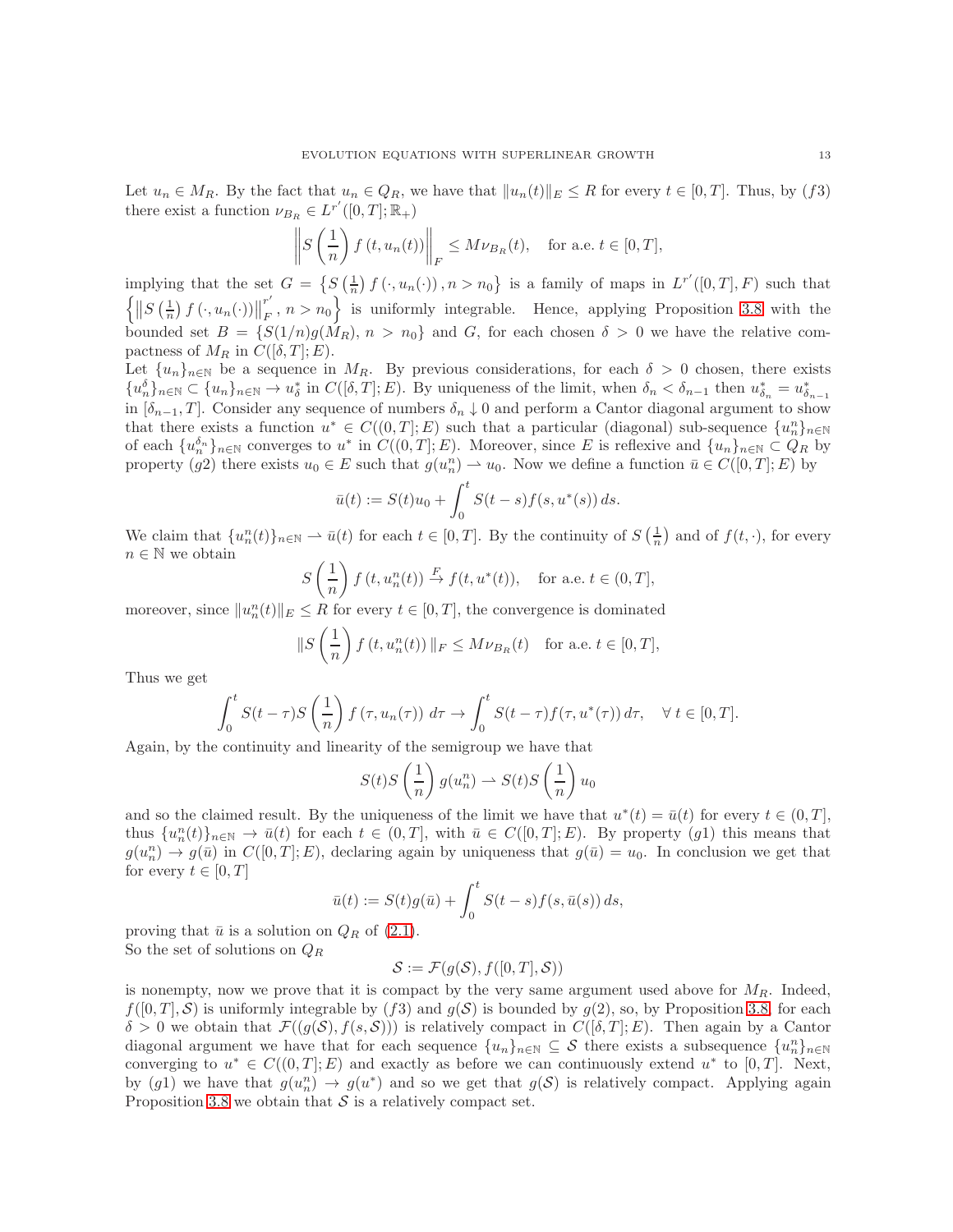Assuming, in addition, condition  $(h5)$  and  $(g2')$  instead of  $(g2)$ , by Lemma [4.2](#page-11-1) we have the existence of a unique sequence  $\{u_n\}, n > n_0$ , of solutions of the problems  $(P_n)$ . By the above reasonings we have that  $\{u_n\}, n > n_0$  converges to some  $\overline{u}$  solution on  $Q_R$  of [\(2.1\)](#page-2-1), getting the uniqueness of the solution.

### 6. EXISTENCE AND UNIQUENESS RESULTS FOR THE PROBLEM  $(1.1)$ - $(1.3)$

<span id="page-13-0"></span>In this Section we prove the main result of the paper, i.e. the existence of at least one solution  $u \in$  $C([0,T]; L^p(\Omega;\mathbb{R}))$  for the problem [\(1.1\)](#page-0-0) associated to each one of the nonlocal initial conditions [\(2.2\)](#page-4-0),  $(2.3), (2.4).$  $(2.3), (2.4).$  $(2.3), (2.4).$  $(2.3), (2.4).$ 

To prove such existence results we will apply Theorem [3.3.](#page-7-1) Indeed, the equation [\(1.1\)](#page-0-0) associated to one of the conditions  $(2.2), (2.3), (2.4),$  $(2.2), (2.3), (2.4),$  $(2.2), (2.3), (2.4),$  $(2.2), (2.3), (2.4),$  $(2.2), (2.3), (2.4),$  can be rewritten as an abstract evolution equation of the form  $(2.1)$ with  $E = L^p(\Omega; \mathbb{R})$  and  $F = L^q(\Omega; \mathbb{R}), 2 \leq q < p < \infty$ .

The Laplace operator  $A: D(A) \subset L^p(\Omega;\mathbb{R}) \to L^p(\Omega;\mathbb{R})$  subjected to Dirichlet boundary conditions on  $L^p(\Omega;\mathbb{R})$  and defined by

$$
D(A) = W_0^{1,p}(\Omega; \mathbb{R}) \cap W^{2,p}(\Omega; \mathbb{R}),
$$
  
 
$$
Aw = \Delta w,
$$

satisfies conditions  $(A1)$  and  $(A2)$ .

Indeed, A is the generator of a  $C_0$ -semigroup of contractions  $\{S_p(t)\}_{t\geq0}$  (see e.g. Theorem 4.1.3 and Remark 4.1.2 of [\[35\]](#page-20-15)). Moreover, by Lemma 7.2.1 of [35], for each  $p, q \in [1, +\infty]$ , each  $\xi \in C(\overline{\Omega}; \mathbb{R})$  and each  $t \geq 0$ , we have  $S_p(t)\xi = S_q(t)\xi$ . Thus, we can denote the  $C_0$ -semigroup generated by the Laplace operator subjected to the Dirichlet boundary conditions on any of the spaces  $L^p(\Omega;\mathbb{R})$  by the very same symbol  $\{S(t)\}_t$ >0. By Theorem 7.2.5 of [\[35\]](#page-20-15),  $\{S(t)\}_t$ >0 is a compact semigroup. Finally, by Theorem 7.2.6 of [\[35\]](#page-20-15), for each  $1 \le q \le p \le \infty$ , each  $\xi \in L^q(\Omega;\mathbb{R})$ , and each  $t > 0$ , we have

$$
||S(t)\xi||_p \le (4\pi t)^{-\frac{k}{2}\left(\frac{1}{q} - \frac{1}{p}\right)} ||\xi||_q.
$$

Hence, A satisfies (A1) and (A2) with  $c(t) = (4\pi t)^{-\frac{k}{2}(\frac{1}{q}-\frac{1}{p})}$ . Notice that  $\frac{k}{2}(\frac{1}{q}-\frac{1}{p}) < 1$ , provided  $2 \le q < p < \infty$  for  $k \le 2$  and  $2 \le q < p < \infty$ ,  $\frac{pq}{p}$  $\frac{pq}{p-q} > \frac{k}{2}$  $\frac{\kappa}{2}$ , for  $k > 2$ , hence the function  $c \in L^1([0, T], \mathbb{R}_+).$ 

6.1. Proof of Theorem [2.2.](#page-4-4) We will prove that all the hypotheses of Theorem [3.3](#page-7-1) are satisfied. By  $(h1), (h2), (h3)$  and the Vainberg Theorem (see [\[32\]](#page-20-6)) we have that the Nemytskii operator  $f : [0, T] \times$  $L^p(\Omega;\mathbb{R}) \to L^q(\Omega;\mathbb{R})$  defined as  $f(t,u)(x) = h(t,x,u(x))$  maps the space  $L^p(\Omega;\mathbb{R})$  into  $L^q(\Omega;\mathbb{R})$  and is continuous. Moreover again by  $(h3)$ , we get

$$
||f(t, u)||_q = \left(\int_{\Omega} |h(t, x, u(x))|^q dx\right)^{\frac{1}{q}} \le C(||\ell(t, \cdot)||_q^q + m||u||_p^p),
$$

by Minkovski inequality, where  $C > 0$  is a suitable constant. Hence for every bounded subset D of  $L^p(\Omega;\mathbb{R})$ , we have that

$$
||f(t, u)||_q \le C(||\ell(t, \cdot)||_q^q + C_1) := \nu_D(t),
$$

for a.e.  $t \in [0, T]$  and for every  $u \in D$ , with  $C_1 > 0$  another suitable constant. So assumption (f3) is satisfied with  $\nu_D \in L^{\infty}([0, T]; \mathbb{R}_+).$ 

Now, let  $0 \neq u \in L^p(\Omega; \mathbb{R})$  and  $t \in [0, T]$ . Denoting by sign(x) the sign function and with

$$
[u > 0] = \{x \in \Omega | u(x) > 0\},\
$$
  

$$
[u < 0] = \{x \in \Omega | u(x) < 0\},\
$$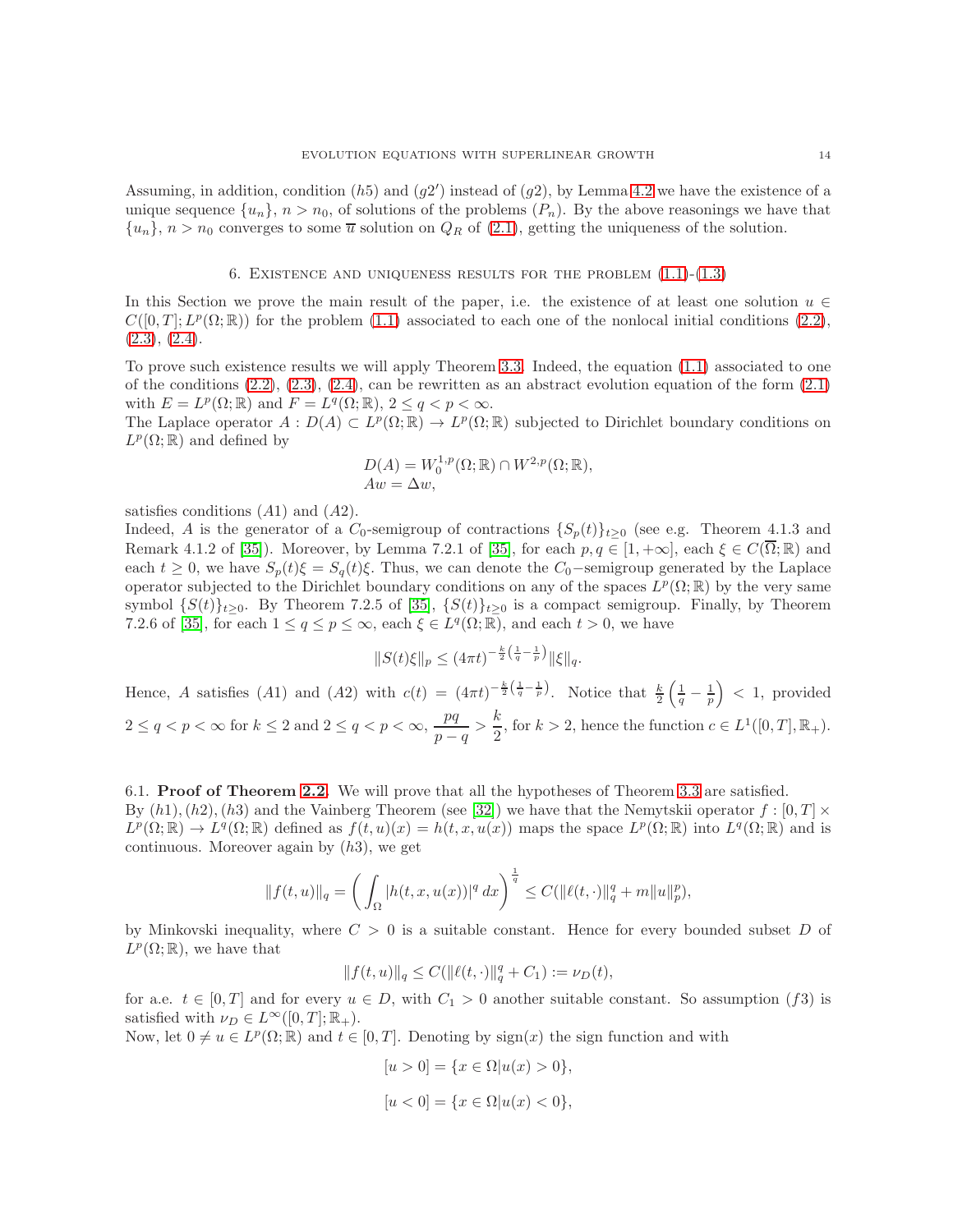we perform the calculation to show that the transversality property  $(f4)$  holds. First of all we recall the definition of the duality map in the space  $L^p(\Omega;\mathbb{R})$ . For every  $0 \neq u \in L^p(\Omega;\mathbb{R})$ , we have

$$
\langle J_{L^p(\Omega;\mathbb{R})}(u),v\rangle = \frac{1}{\|u\|_p^{p-2}} \int_{\Omega} |u(\xi)|^{p-2} u(\xi)v(\xi) d\xi,
$$

see e.g. Example 1.4.4 in [\[34\]](#page-20-14). Let  $N_0 \subset [0, T]$  and  $\Omega_0 \subset \Omega$  be two sets with Lebesgue measure zero and let  $(t, x) \in \{[0, T] \setminus N_0\} \times \{ \Omega \setminus \Omega_0\}$  be such that  $(h4)$  is satisfied. Thus, for every  $u \in L^p(\Omega; \mathbb{R})$ ,  $||u||_p \neq 0$ we have

$$
\langle J_{L^p(\Omega;\mathbb{R})}(u), S(1/n)f(t, u)\rangle =
$$
  
\n
$$
\frac{1}{||u||_p^{p-2}} \int_{\Omega} |u|^{p-2} u S\left(\frac{1}{n}\right) (h(t, \xi, u(\xi))) d\xi
$$
  
\n
$$
= \frac{1}{||u||_p^{p-2}} \left( \int_{[u>0]} |u|^{p-1} S\left(\frac{1}{n}\right) h(t, \xi, u(\xi)) d\xi - \int_{[u<0]} |u|^{p-1} S\left(\frac{1}{n}\right) h(t, \xi, u(\xi)) d\xi \right) \leq 0.
$$

We explain the last inequality. The semigroup  $\{S(t)\}\$  generated by the Laplace operator subjected to the Dirichlet boundary conditions is a positive semigroup in  $L^p(\Omega;\mathbb{R})$  when  $p \geq 2$ , i.e. for every  $w \in L^p(\Omega;\mathbb{R})$ such that  $w(x) \geq 0$  for a.a.  $x \in \Omega$ 

 $S(t)w(x) \geq 0$  for a.e.  $x \in \Omega$  and for every  $t \in [0, T]$ ,

see [\[35\]](#page-20-15), Lemma 7.2.3 and moreover by property  $(h4)$  we have

$$
h(t, \xi, u(\xi)) \le 0, \quad \text{for a.e.} \quad \xi \in [u > 0]
$$

and the converse inequality in  $[u < 0]$ .

Finally, if the equation [\(1.1\)](#page-0-0) is associated to a periodic or anti periodic condition, trivially satisfies conditions  $(q1), (q2)$ .

Thus all the assumptions of Theorem [3.3](#page-7-1) are satisfied and we get the existence of at least one mild solution of  $(1.1)-(2.2)$  $(1.1)-(2.2)$ .

Now we show that condition  $(h5)$  on h implies condition  $(f5)$  on the superposition operator f. Indeed, similarly as above, for every  $u, v \in L^p(\Omega; \mathbb{R}), ||u - v||_p \neq 0$  we have

$$
\langle J_{L^p(\Omega;\mathbb{R})}(u-v), S(1/n)(f(t,u) - f(t,v)) \rangle =
$$
  

$$
\frac{1}{||u-v||_p^{p-2}} \int_{\Omega} |u-v|^{p-2}(u-v) S\left(\frac{1}{n}\right) (h(t,\xi,u(\xi)) - h(t,\xi,u(\xi))) d\xi
$$
  

$$
= \frac{1}{||u-v||_p^{p-2}} \left( \int_{[(u-v)>0]} |u-v|^{p-1} S\left(\frac{1}{n}\right) ((h(t,\xi,u(\xi)) - h(t,\xi,u(\xi))) d\xi
$$
  

$$
- \int_{[(u-v)<0]} |u-v|^{p-1} S\left(\frac{1}{n}\right) (h(t,\xi,u(\xi)) - h(t,\xi,u(\xi))) d\xi \right) \leq 0.
$$

Finally, since by [\(2.5\)](#page-4-1),  $u(0, x) = v(0, x)$ ,  $x \in \Omega$  for every u, v solutions of [\(1.1\)](#page-0-0), we get uniqueness of mild solutions of  $(2.1)$  under conditions  $(f1) - (f5)$  and  $(g1)$ ,  $(g2)$  and so we get the uniqueness of mild solution of  $(1.1)-(2.5)$  $(1.1)-(2.5)$ . Thus the proof is completed.

6.2. Proof of Theorem [2.3.](#page-4-5) The only difference with the previous theorem is the nonlocal initial condition. Thus we have only to prove that conditions  $(g1)$ ,  $(g2)$  are satisfied. In this case the initial datum  $g: C([0,T]; L^p(\Omega;\mathbb{R})) \to L^p(\Omega;\mathbb{R})$  is defined as

$$
g(v)(x) = \sum_{i=1}^{m} c_i \gamma(v(t_i)(x)).
$$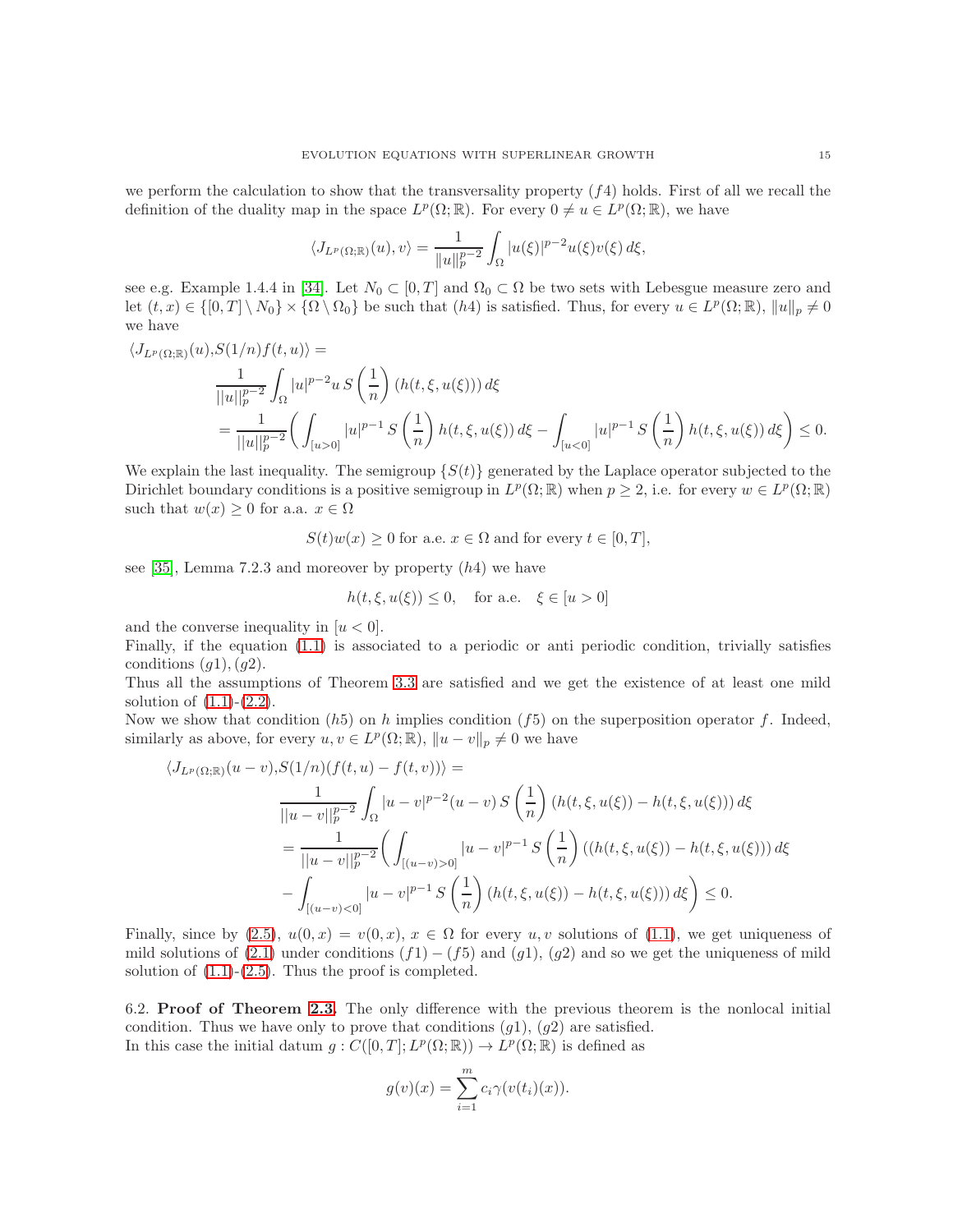Clearly it is a continuous map and we have by  $(i_1), (i_2)$ 

$$
\sup_{v \in Q_R} \|g(v)\|_p \le \sup_{v \in Q_R} \sum_{i=1}^m c_i \|v(t_i)\|_p \le R,
$$

for  $r_0 < R < R_0$ . Moreover, if we consider  $\{u_n\} \subset C([0,T];E)$  such that  $u_n(t) \to u(t)$  for every  $t \in (0,T]$ , with  $u \in C([0,T];E)$  we have that

$$
||g(u_n) - g(u)||_p^p \le \sum_{i=1}^m c_i \int_{\Omega} |\gamma(u_n(t_i)(x)) - \gamma(u(t_i)(x))|^p dx.
$$

Now, as  $u \in C([0,T]; L^p(\Omega;\mathbb{R}))$  the sequence  $u_n$  is equibounded for n big and using (i) joint to the Dominated Convergence Theorem we obtain that  $\gamma(t, x, u_n(t)(x))$  converges to  $\gamma(t, x, u(t)(x))$  in  $L^p(\Omega; \mathbb{R})$ for a.e  $t \in [0, T]$  and so that  $g(u_n) \to g(u)$  in  $L^p(\Omega; \mathbb{R})$  as well. Furthermore, if we replace  $(i_2)$  by  $(i'_2)$  we get

$$
||g(u) - g(v)||_p \leq \sum_{i=1}^m c_i \left( \int_{\Omega} |\gamma(u(t_i)(x)) - \gamma(v(t_i)(x))|^p dx \right)^{1/p}
$$
  

$$
\leq \sum_{i=1}^m c_i \left( \int_{\Omega} \ell^p |(u(t_i)(x)) - (v(t_i)(x))|^p dx \right)^{1/p} \leq \ell \sup_{t \in [0,T]} ||u(t) - v(t)||_p.
$$

So,  $g: C([0,T]; L^p(\Omega;\mathbb{R})) \to L^p(\Omega;\mathbb{R})$  is Lipschitz continuous with Lipschitz constant  $L = \ell$ . Finally,  $g(0) = 0$  and so trivially  $LR + ||g(0)||_p \leq R$ , thus  $(g2')$  is satisfied.

Hence, also in this case all the assumptions of Theorem [3.3](#page-7-1) are satisfied and we have the existence and uniqueness of mild solution for the problem  $(1.1)-(2.3)$  $(1.1)-(2.3)$  on  $Q_R$ .

6.3. **Proof of Theorem [2.4.](#page-4-6)** In this case the initial datum  $g: C([0, T]; L^p(\Omega; \mathbb{R})) \to L^p(\Omega; \mathbb{R})$  is written as

$$
g(v)(x) = \int_0^T \eta(t, x, v(t)(x)) dt.
$$

By condition  $(ii<sub>1</sub>)$  and  $(ii<sub>2</sub>)$  we have

$$
\sup_{v \in Q_R} \|g(v)\|_p^p \leq \sup_{v \in Q_R} \int_{\Omega} \left| \int_0^T \alpha(t) |v(t)(x)| dt \right|^p dx
$$
  
\n
$$
\leq \sup_{v \in Q_R} \int_{\Omega} \left( \max_{[0,T]} |v(t)(x)| \right)^p \left| \int_0^T \alpha(t) dt \right|^p dx
$$
  
\n
$$
\leq R^p ||\alpha||_{L^1([0,T])}^p \leq R^p.
$$

for  $r_0 < R < R_0$ .

To verify condition (g1), consider a sequence  $v_n \in C([0,T]; L^p(\Omega;\mathbb{R}))$  converging to a function  $v^* \in$  $C([0,T];L^p(\Omega;\mathbb{R}))$  for each  $t>0$ . Then, as  $v^*\in C([0,T];L^p(\Omega;\mathbb{R}))$  the sequence  $v_n$  is equibounded for n big and using (i') joint to the Dominated Convergence Theorem we obtain that  $\eta(t, x, v_n(t)(x))$  converges to  $\eta(t, x, v^*(t)(x))$  in  $L^p(\Omega; \mathbb{R})$  for a.e  $t \in [0, T]$ . Thus, we get

$$
\|g(v_n) - g(v^*)\|_p^p = \int_{\Omega} \left| \int_0^T (\eta(t, x, v_n(t)(x)) - \eta(t, x, v^*(t)(x))) dt \right|^p dx
$$
  

$$
\leq c \int_0^T \left( \int_{\Omega} |\eta(t, x, v_n(t)(x)) - \eta(t, x, v^*(t)(x)))|^p dx \right) dt
$$

where the last term tends to zero by the convergence of  $\eta(t, x, v_n(t)(x))$  to  $\eta(t, x, v^*(t)(x))$  in  $L^p(\Omega; \mathbb{R})$ .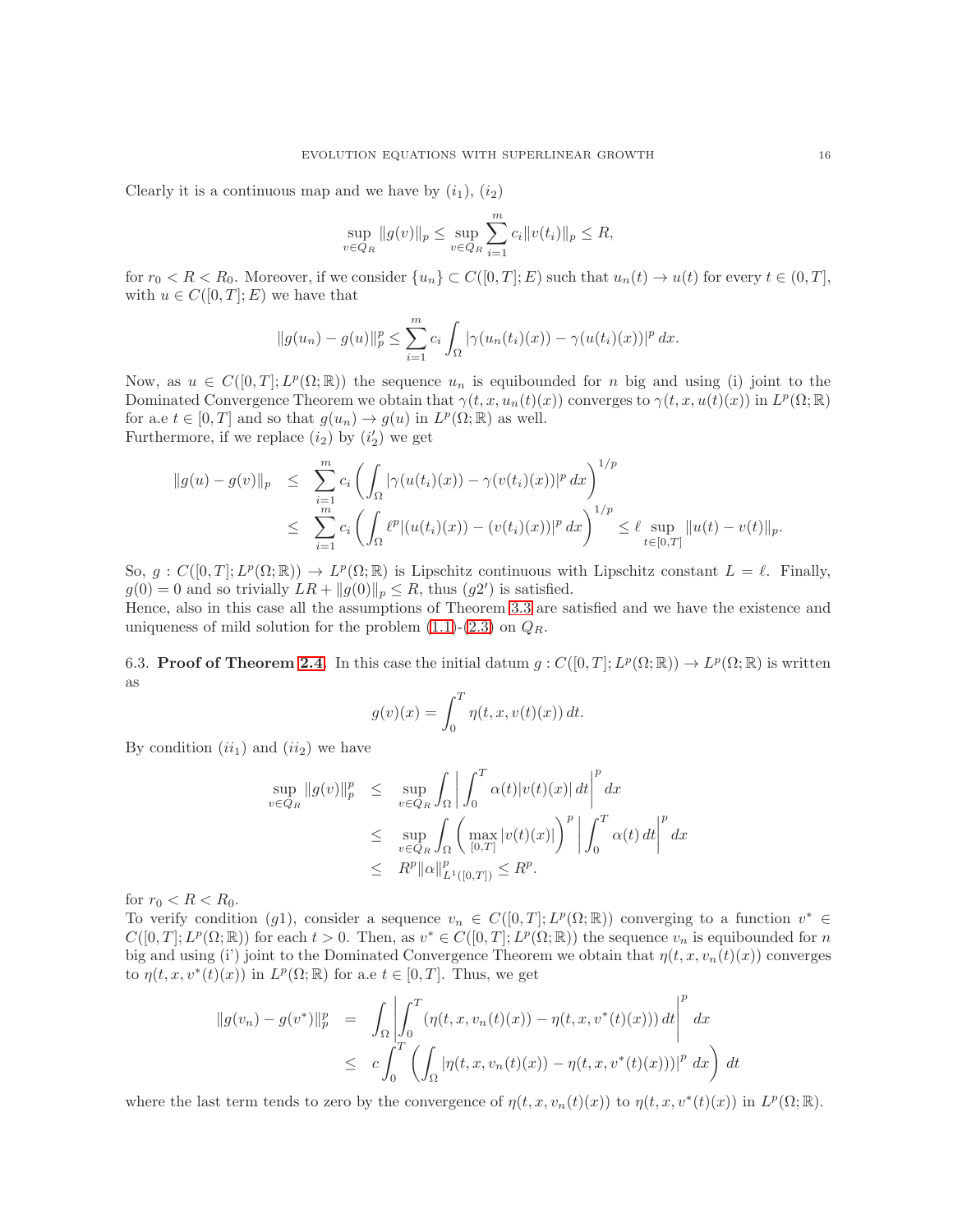Furthermore, if we replace  $(ii_2)$  with  $(ii'_2)$  we get

$$
\|g(u) - g(v)\|_{p} \leq \left( \int_{\Omega} \left| \int_{0}^{T} \alpha(t) |u(t)(x) - v(t)(x)| dt \right|^{p} dx \right)^{1/p}
$$
  

$$
\leq \left( \int_{\Omega} \left( \max_{[0,T]} |u(t)(x) - v(t)(x)| \right)^{p} \left| \int_{0}^{T} \alpha(t) dt \right|^{p} dx \right)^{1/p}
$$
  

$$
\leq ||\alpha||_{L^{1}([0,T])} \sup_{t \in [0,T]} ||u(t) - v(t)||_{p}.
$$

So,  $g: C([0,T]; L^p(\Omega;\mathbb{R})) \to L^p(\Omega;\mathbb{R})$  is Lipschitz continuous with Lipschitz constant  $L = ||\alpha||_{L^1([0,T])}$ . Finally, since  $\eta(t, x, 0) = 0$  for a.e.  $(t, x) \in [0, T] \times \Omega$  we get condition  $(g2')$  as well.

Thus, also in this case all the assumptions of Theorem [3.3](#page-7-1) are satisfied and we have the existence and uniqueness of mild solution for the problem  $(1.1)-(2.4)$  $(1.1)-(2.4)$ .

We conclude this study with an example that include the mean value initial condition.

<span id="page-16-0"></span>Example 6.1. An example of nonlocal differential problem that satisfies all the requirements is the following.

$$
\begin{cases}\n u_t = \Delta u - \frac{\sin(u) + 2}{1 + t^2} u^3, & (t, x) \in (0, T) \times \Omega, \\
 u(t, x) = 0 \quad \text{a.e. on } (0, T) \times \partial\Omega, \\
 u(0, x) = \frac{1}{T} \int_0^T \alpha(t) |u(t, x)| dt \quad \text{a.e. on } \Omega,\n\end{cases}
$$

where  $\Omega \subset \mathbb{R}^k$ ,  $k \geq 2$ , is as in [\(1.1\)](#page-0-0),  $\alpha \in L^1([0,T], \mathbb{R}_+)$  is such that  $\|\alpha\|_1 \leq 1$ . Indeed trivially,  $h(t, x, u) = -\frac{\sin(u)+2}{1+t^2}$  $\frac{a(u)+2}{1+t^2}u^3$  is a continuous function, assumptions  $(h2)$  is satisfied for instance for  $\frac{k}{3} < q < \infty$ ,  $p = 3q$ , with  $\ell \equiv 0$  and  $m = 3$ . Finally,

$$
uh(t, x, u) = -\frac{\sin(u) + 2}{1 + t^2}u^4 \le 0
$$
 for every  $u \in \mathbb{R}$ .

So, applying Theorem [2.4](#page-4-6) we obtain the existence of at least one global mild solution  $u \in$  $C([0,T];L^p(\Omega;\mathbb{R})).$ 

**Example 6.2.** If we consider a similar equation as in Example [6.1](#page-16-0) associated to [\(2.5\)](#page-4-1) with  $u_0 \neq 0$  we get the uniqueness of a non zero mild solution. Consider the problem:

$$
\begin{cases}\n u_t = \Delta u - u^3, & (t, x) \in (0, T) \times \Omega, \\
 u(t, x) = 0 \quad \text{a.e. on } (0, T) \times \partial\Omega, \\
 u(0, x) = u_0(x) = u(T, x) \quad \text{a.e. on } \Omega,\n\end{cases}
$$

where  $\Omega \subset \mathbb{R}^k$ ,  $k \geq 2$ , is as in [\(1.1\)](#page-0-0). As in Example [6.1](#page-16-0) it is possible to prove that conditions  $(h1) - (h4)$ are satisfied. Moreover for every  $u, v \in \mathbb{R}$ 

$$
(u-v)(-u3 + v3) = (u-v)(v-u)(u2 + uv + v2) = -(u-v)2(u2 + uv + v2) \le 0,
$$

so, condition  $(h5)$  is satisfied as well and we get the existence and uniqueness of a global mild solution  $u \in C([0, T]; L^p(\Omega; \mathbb{R}))$  by Theorem [2.2.](#page-4-4)

# 7. Periodic solutions on the half line

<span id="page-16-1"></span>In this Section we prove an existence result for solutions of [\(1.5\)](#page-2-0). To this aim, we have to consider the abstract problem [\(2.1\)](#page-2-1) in the half line. Let  $T > 0$  be fixed and let  $f : [0, +\infty) \times L^p(\Omega; \mathbb{R}) \to L^q(\Omega; \mathbb{R})$ ,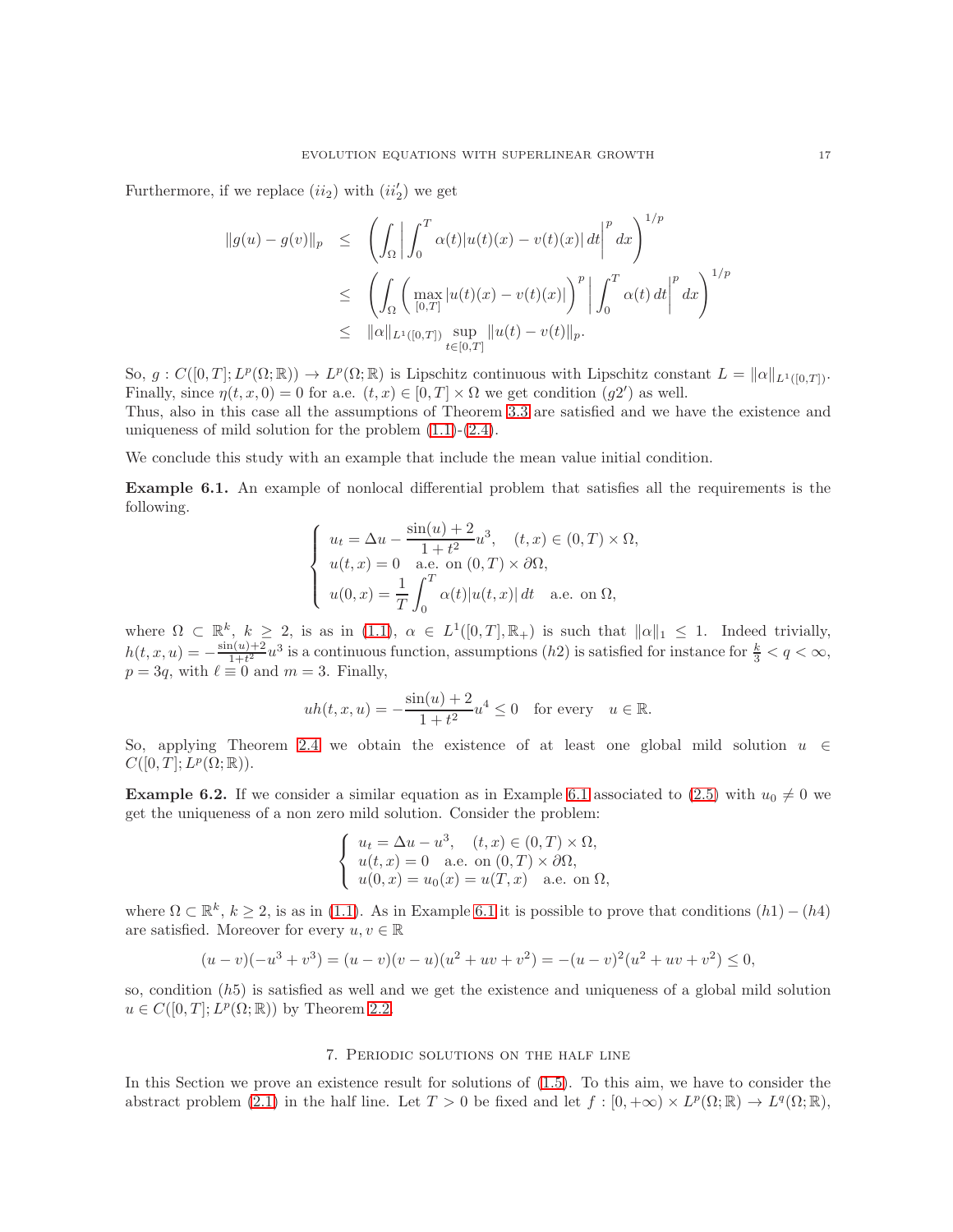$2 \le q < p < \infty$ , be the Nemytskii operator associated to a T-periodic function  $h : [0, +\infty) \times \Omega \times \mathbb{R} \to \mathbb{R}$ , thus obtaining the ordinary differential periodic problem

<span id="page-17-0"></span>
$$
\begin{cases}\nu'(t) = Au(t) + f(t, u(t)), \text{ for a.e. } t \in \mathbb{R}_+, \\
u(t + T) = u(t), \quad \forall t \in \mathbb{R}_+\n\end{cases}
$$
\n(7.1)

where  $A$  is as before the Laplace operator. We consider the abstract differential problem  $(7.1)$  under the same assumptions of previous problem [\(2.1\)](#page-2-1), with the exception of the following needed adjustments:

- $(A2\infty)$  the semigroup  $\{S(t)\}_{t\geq0}$  can be extended to a semigroup in F, i.e.
	- (A2.i) there exists a semigroup  $\{S^*(t)\}_{t\geq 0}$  on F generated by A such that for every  $w \in E$ , it holds  $S^*(t)w = S(t)w;$
	- (A2.ii) for every  $v \in F$  and  $t > 0$ , we have  $S^*(t)v \in E$ ;
	- $(A2.iii\infty)$  there exists a function  $c \in L_{loc}^r(\mathbb{R}_+;\mathbb{R}_+)$ , with  $1 \leq r \leq \infty$  such that for any  $v \in F$  it holds  $||S^*(t)v||_E \le c(t) ||v||_F$  for every  $t \in (0, +\infty);$

 $(f1\infty)$  the map  $f : \mathbb{R}_+ \times E \to F$  is Carathéodory;

- $(f2\infty)$  for every  $z \in E$  the map  $f(\cdot, z) : [0, +\infty) \to E$  is T-periodic;
- $(f3\infty)$  for every bounded subset  $D \subset E$  there exists a function  $\nu_D \in L_{loc}^{r'}(\mathbb{R}_+;\mathbb{R}_+)$ , with  $\frac{1}{r} + \frac{1}{r'} = 1$  and  $r' = \infty$  if  $r = 1$ , such that

$$
|| f(t, v) ||_F \le \nu_D(t), \quad \text{for a.e.} \quad t \in \mathbb{R}_+, \quad \forall v \in D;
$$

(f4∞) there exist constants  $0 < r_0 < R_0$  and  $n_0 \in \mathbb{N}$  such that for every  $n > n_0$ 

$$
\langle J_E(v), S^*\left(\frac{1}{n}\right) f(t, v) \rangle \le 0,
$$

for a.e.  $t \in [0, T]$  and for every  $v \in E$  such that  $r_0 < ||v||_E < R_0$ .

(f5∞) there exists  $n_0 \in \mathbb{N}$  such that for everyfor every  $n > n_0$ 

$$
\langle J_E(v), S^*\left(\frac{1}{n}\right) (f(t, u) - f(t, v))\rangle \le 0,
$$

for a.e.  $t \in [0, T]$  and for every  $u, v \in E$ .

Remark 7.1. Notice that by the construction of the solution on the half line (see the proof of Theorem [7.2\)](#page-17-1), we need only to assume  $(f4\infty)$  for a.e.  $t \in [0,T]$  and not, as to be expected, for a.e.  $t \in \mathbb{R}_+$ .

We will prove the existence of at least one mild solution of [\(7.1\)](#page-17-0), i.e. a periodic function  $u \in$  $C(\mathbb{R}_+, L^p(\Omega;\mathbb{R}))$  such that for each  $t \in \mathbb{R}_+$  it holds [\(3.4\)](#page-6-1).

<span id="page-17-1"></span>**Theorem 7.2.** Let conditions  $(A1)-(A2\infty)$  and  $(f1\infty)-(f4\infty)$  being satisfied, then there exists at least one solution  $u \in C(\mathbb{R}_+; E)$  on  $Q_R$  of the periodic problem [\(7.1\)](#page-17-0). Moreover if we assume  $(f5\infty)$  and

<span id="page-17-2"></span>
$$
u(0) = u_0 = u(T) \tag{7.2}
$$

with  $u_0 \in E$ , then the solution  $u \in C([0, T]; E)$  of  $(7.1)-(7.2)$  $(7.1)-(7.2)$  $(7.1)-(7.2)$  is unique.

*Proof.* By Theorem [3.3,](#page-7-1) there exists at least one mild solution of  $(2.1)$ ,  $u : [0, T] \rightarrow E$ , such that  $u(0) = u(T)$ . Now we show how to extend u to  $\mathbb{R}_+$  in order to obtain a solution of [\(7.1\)](#page-17-0). For every  $t \in \mathbb{R}_+ = \bigcup_{m \in \mathbb{N}, m \geq 1} [(m-1)T, m]$ , there exists  $m \in \mathbb{N}$  such that  $t \in [(m-1)T, m]$ , so we define the map  $\overline{u} : \mathbb{R}_+ \to E$  as

$$
\overline{u}(t) = u(t - (m-1)T), \quad m \ge 1, t \in [(m-1)T, m]
$$

and we will prove that  $\overline{u}$  is a periodic map satisfying [\(3.4\)](#page-6-1) for every  $t \in \mathbb{R}_+$ . Let  $t \in [(m-1)T, mT]$ , then  $t + T \in [(mT, (m+1)T]$  and so

$$
\overline{u}(t+T)=u(t+T-mT)=u(t-(m-1)T)=\overline{u}(t),
$$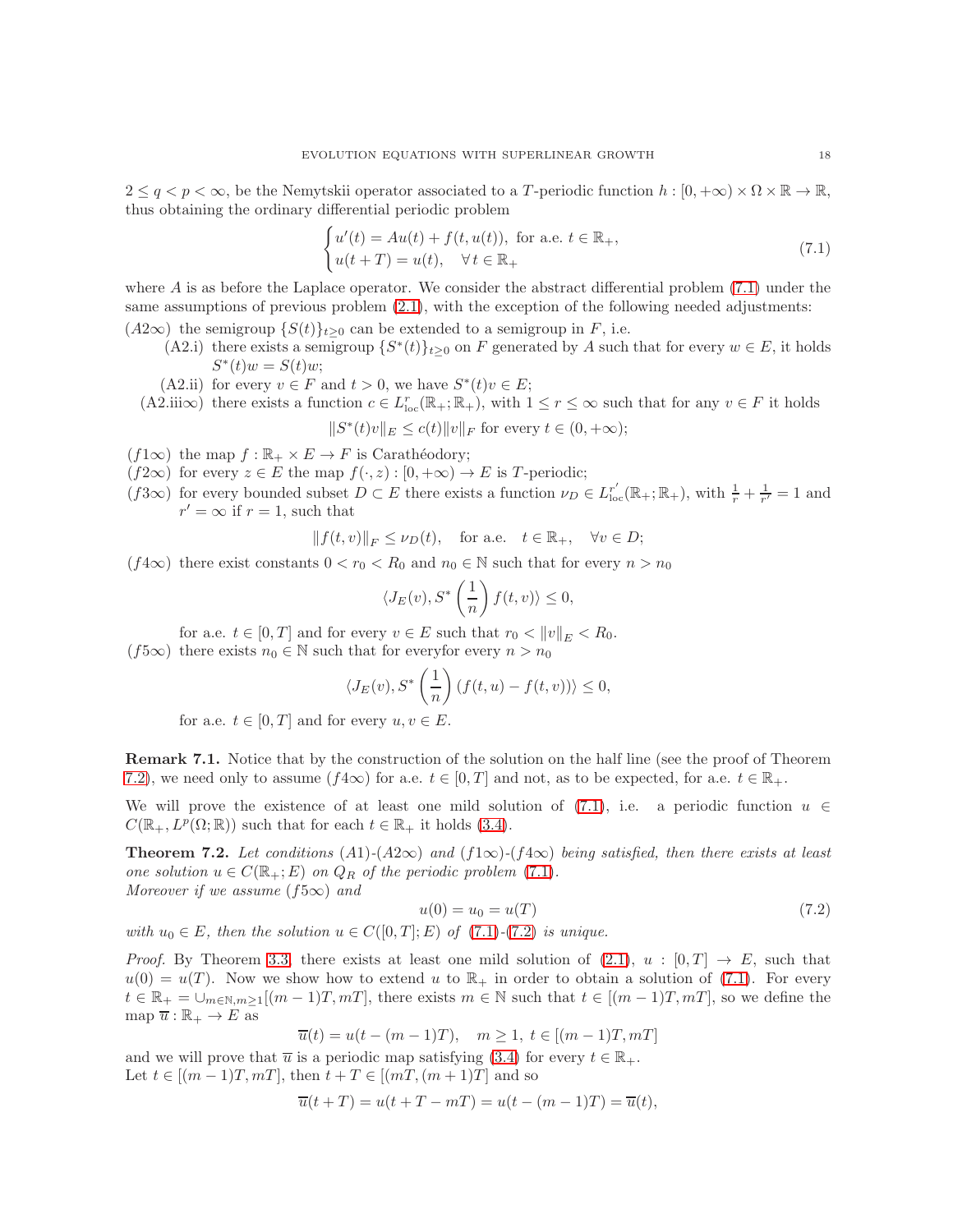thus obtaining the periodicity of  $\overline{u}$ . Now we proceed by an induction process. For  $m = 1$  is trivial, since  $\overline{u} \equiv u$  in [0, T] and u is a mild solution of [\(2.1\)](#page-2-1). Now, we assume that  $\overline{u}$  satisfies [\(3.4\)](#page-6-1) for every  $t \in [(m-2)T,(m-1)T]$  and we will prove that this is still the case for every  $t \in [(m-1)T,mT]$ . Let  $t \in \mathbb{R}_+$ , and  $m \in \mathbb{N}$  such that  $t \in [(m-1)T, mT]$ . Then  $t = r + T$  with  $r \in [(m-2)T, (m-1)T]$ . So, by the periodicity of  $\overline{u}$  and the inductive assumption we have that

$$
\overline{u}(t) = \overline{u}(r+T) = \overline{u}(r) = S(r)\overline{u}(T) + \int_0^r S(r-s)f(s,\overline{u}(s)) ds
$$
  
\n
$$
= S(r)\left[S(T)\overline{u}(T) + \int_0^T S(T-s)f(s,\overline{u}(s)) ds\right] + \int_0^r S(r-s)f(s,\overline{u}(s)) ds
$$
  
\n
$$
= S(r+T)\overline{u}(T) + \int_0^T S(r+T-s)f(s,\overline{u}(s)) ds + \int_0^r S(r-s)f(s+T,\overline{u}(s+T)) ds
$$
  
\n
$$
= S(r+T)\overline{u}(T) + \int_0^T S(r+T-s)f(s,\overline{u}(s)) ds + \int_T^{r+T} S(r+T-\eta)f(\eta,\overline{u}(\eta)) d\eta
$$
  
\n
$$
= S(t)\overline{u}(T) + \int_0^t S(t-s)f(s,\overline{u}(s)) ds.
$$

Hence  $\overline{u}$  is a solution of problem [\(7.1\)](#page-17-0).

Any two mild solutions  $u, v \in C([0,T]; E)$  of problem  $(2.1)$  with  $g: C([0,T]; E) \to E$  given by  $g(u) =$  $u(T)$ , satisfying also [\(7.2\)](#page-17-2), are such that

$$
||u(0) - v(0)||_E = 0.
$$

So, reasoning as in Theorem [3.3,](#page-7-1) we obtain a unique mild solution of  $(2.1)$  under  $(f5\infty)$ . Extending such solution as above, gets a unique solution of problem  $(7.1)$  associated to  $(7.2)$ .

We are now able to prove the existence of a periodic solution for problem [\(1.5\)](#page-2-0). Consider problem [\(1.5\)](#page-2-0) under the following assumptions:

- $(h1\infty)$  for every  $v \in \mathbb{R}$ ,  $h(\cdot, \cdot, v)$ :  $\mathbb{R}_+ \times \Omega \to \mathbb{R}$  is a measurable function;
- $(h2\infty)$  for every  $t \in \mathbb{R}_+$  and  $x \in \Omega$ ,  $h(t, x, \cdot)$ :  $\mathbb{R} \to \mathbb{R}$  is continuous;
- $(h3\infty)$  there exists  $m > 0$  and  $\ell : \mathbb{R}_+ \times \Omega \to \mathbb{R}_+$  such that
	- $-\ell(\cdot,x) \in L^{\infty}(\mathbb{R}_+;\mathbb{R}_+)$  for a.e.  $x \in \Omega;$

 $\ell(t, \cdot) \in L^q(\Omega; \mathbb{R}_+)$  for a.e.  $t \in \mathbb{R}_+$ 

and such that

$$
|h(t, x, v)| \le \ell(t, x) + m|v|^{p/q}, \quad \text{for every} \quad (t, x, v) \in \mathbb{R}_+ \times \Omega \times \mathbb{R},
$$

with 
$$
2 \le q < p < \infty
$$
 for  $k \le 2$  and  $2 \le q < p < \infty$ ,  $\frac{pq}{p-q} > \frac{k}{2}$ , for  $k > 2$ ;

 $(h4\infty)$  v  $h(t, x, v) \leq 0$  for a.e.  $t \in [0, T]$ ,  $x \in \Omega$  and for every  $v \in \mathbb{R}$ ;

(h5∞) for every  $x \in \Omega$  and  $v \in \mathbb{R}$  the map  $h(\cdot, x, v) : \mathbb{R}_+ \to \mathbb{R}$  is T-periodic;

 $(h6\infty)$   $(u - v)$   $(h(t, x, u) - h(t, x, v)) \leq 0$  for a.e.  $(t, x) \in [0, T] \times \Omega$  and for every  $u, v \in \mathbb{R}$ ;

<span id="page-18-0"></span>**Theorem 7.3.** Under the assumptions  $(h1\infty)-(h5\infty)$ , the problem [\(1.5\)](#page-2-0) admits at least one solution  $u \in C(\mathbb{R}_+; L^p(\Omega;\mathbb{R}))$  such that  $||u(t)||_p < R_0$  for every  $t \geq 0$  for a suitable  $R_0 > 0$ . Moreover, if  $(h6\infty)$ is satisfied we have the uniqueness of mild solutions for the problem [\(1.5\)](#page-2-0) with the restriction

$$
u(0, x) = u_0(x) = u(T, x) \quad \text{for a.e.} \quad x \in \Omega
$$

where  $u_0 \in L^p(\Omega;\mathbb{R})$ .

*Proof.* Following the same reasonings as in Section [6](#page-13-0) we can write problem  $(1.5)$  as the abstract problem [\(7.1\)](#page-17-0) with  $f : \mathbb{R}_+ \times L^p(\Omega;\mathbb{R}) \to L^q(\Omega;\mathbb{R})$  the Nemytskii operator associated to h. As in the proof of Theorem [2.2](#page-4-4) it is possible to prove that f satisfies the assumptions  $(f1\infty)$ ,  $(f3\infty)$ ,  $(f4\infty)$  and  $(f5\infty)$ . Moreover, condition ( $h5\infty$ ) trivially implies the periodicity of f with respect to the first argument. Thus we get the existence and uniqueness of periodic mild solution applying Theorem [7.2.](#page-17-1)  $\Box$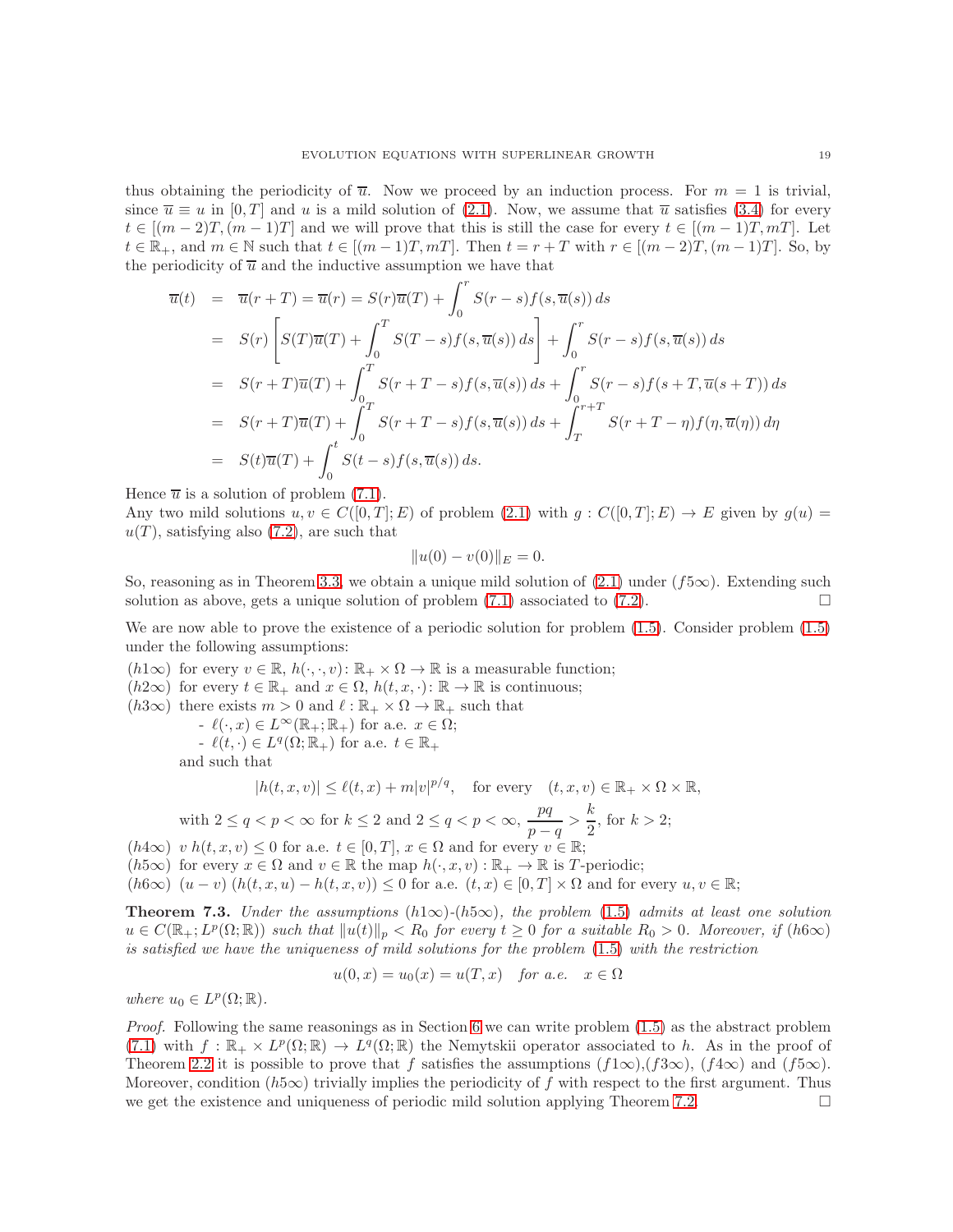Acknowledgements: We would like to thank the anonymous referee, who pointed out the question of the uniqueness, thus improving the quality of the paper.

The research is carried out within the national group GNAMPA of INdAM.

The first author is partially supported by the projects "Metodi della Teoria dell'Approssimazione, Analisi Reale, Analisi Nonlineare e loro applicazioni" and "Integrazione, Approssimazione, Analisi Nonlineare e loro Applicazioni", funded by the 2018 and 2019 basic research fund of the University of Perugia and by a 2020 GNAMPA-INDAM Project "Processi evolutivi con memoria descrivibili tramite equazioni integro-differenziali".

#### **REFERENCES**

- <span id="page-19-11"></span>[1] T. Bartsch, P. Polacik, P. Quittner, Liouville-type theorems and asymptotic behaviour of nodal radial solutions of semilinear heat equations, 13, no. 1 (2010), pp. 219–247.
- <span id="page-19-16"></span>[2] I. Benedetti, N.V. Loi, V. Taddei, An approximation solvability method for nonlocal semilinear differential problems in Banach spaces, Discrete and Continuous Dynamical Systems A, 37, no. 6 (2017), pp. 2977–2998.
- <span id="page-19-20"></span>[3] I. Benedetti, L. Malaguti, V. Taddei, Nonlocal solutions of parabolic equations with strongly elliptic differential operators, J. Math. Anal. Appl., 473 (2019), pp. 421–443.
- <span id="page-19-7"></span>[4] I. Benedetti, E.M. Rocha, Existence results for evolution equations with superlinear growth. Topological Methods in Nonlinear Analysis, 54 no. 2B (2019), pp. 917–36.
- <span id="page-19-5"></span>[5] A. Boucherif, R. Precup, Semilinear evolution equations with nonlocal initial conditions, Dynamic Systems and Applications, 16 (2007), pp. 507–516.
- <span id="page-19-2"></span>[6] L. Byszewski, Theorems about the existence and uniqueness of solutions of a semilinear evolution nonlocal Cauchy problem, J. Math. Anal. Appl., 162 (1991), pp. 497–505.
- <span id="page-19-18"></span>[7] J.-C. Chang, H. Liu, Existence of Solutions in Some Interpolation Spaces for a Class of Semilinear Evolution Equations with Nonlocal Initial Conditions, Journal of Function Spaces and Applications, 2013 (2013), 11 pages.
- <span id="page-19-6"></span>[8] P. Chen, Y. Li, H. Fan, Existence of strong solutions for a class of semilinear evolution equations with nonlocal initial conditions, Advances in Difference Equations, 2012, no. 79 (2012), pp. 1–9.
- <span id="page-19-3"></span>[9] K. Deng, Exponential decay of solutions of semilinear parabolic equations with non-local initial conditions, J. Math. Anal. Appl., 179 (1993), pp. 630-637.
- <span id="page-19-8"></span>[10] M. J. Esteban, A remark on the existence of positive periodic solutions of superlinear parabolic problems, Proceedings of the American Mathematical Society, 102, no. 1 (1988), pp. 131–136.
- <span id="page-19-23"></span>[11] M. Furi, P. Pera, A continuation method on locally convex spaces and applications to ordinary differential equations on noncompact intervals, Annales Polonici Mathematici, 47 (1987), pp. 331-346.
- <span id="page-19-9"></span>[12] T. Godoy, U. Kaufmann, Existence and multiplicity of solutions to superlinear periodic parabolic problems, Electronic Journal of Differential Equations, 2018, no. 70 (2018), pp. 1–12.
- <span id="page-19-15"></span><span id="page-19-0"></span>[13] D. Henry, Geometric Theory of Semilinear Parabolic Equations, Lectures Notes in Mathematics, Springer Verlag, 1981.
- [14] E. Hernández, On abstract differential equations with state dependent non-local conditions, J. Math. Anal. Appl., 466 (2018), pp. 408–425.
- <span id="page-19-19"></span>[15] E. Hernández, J. S. dos Santos, K. A.G. Azevedo, Existence of solutions for a class of abstract differential equations with nonlocal conditions, Nonlinear Analysis, 74 (2011), pp. 2624–2634.
- <span id="page-19-14"></span>[16] E. Hernández, J. S. dos Santos, K. A.G. Azevedo, On abstract differential equations with nonlocal conditions involving the temporal derivative of the solution, Indagationes Mathematicae, 23 (2012), pp. 401–422.
- <span id="page-19-1"></span>[17] H. Huang, R. Huang, Sign Changing Periodic Solutions for the Chafee-Infante Equation , Applicable Analysis, 97 no. 13 (2018), pp. 2313–2331.
- <span id="page-19-10"></span>[18] J. Huska, Periodic solutions in superlinear parabolic problems. Acta Mathematica Universitatis Comenianae. New Series, 71, no. 1 (2002), pp. 19–26.
- <span id="page-19-4"></span>[19] D. Jackson, Existence and uniqueness of solutions to semilinear nonlocal parabolic equations, J. Math. Anal. Appl., 172 (1993), pp. 256-265.
- <span id="page-19-13"></span>[20] J. Garcia-Falset, Existence results and asymptotic behaviour for nonlocal abstract Cauchy problems, J. Math. Anal. Appl., 338 (2008), pp. 639-652.
- <span id="page-19-12"></span>[21] J.Garcia-Falset, S. Reich, Integral Solutions to a Class of Nonlocal Evolution Equations, Comm. Cont. Math, 12, no. 6 (2010), pp. 1031-1054.
- <span id="page-19-24"></span><span id="page-19-22"></span>[22] V. Lakshmikantham and S. Leela, Nonlinear Differential Equations in Abstract Spaces, Pergamon Press, 1981.
- <span id="page-19-17"></span>[23] J. Leray, J. Schauder, Topologie et Equations Fonctionelles, Annales Scientifiques de l' E.N.S., 51 (1934), pp. 45–78.
- [24] J. Liang, J. Liu, T.-J. Xiao, Nonlocal Cauchy problems governed by compact operator families, Nonlinear Analysis, 57 (2004), pp. 183–189.
- <span id="page-19-21"></span>[25] Q. Liu, R. Yuan, Existence of mild solutions for semilinear evolution equations with non-local initial conditions, Nonlinear Analysis, 71 (2009), pp. 4177–4184.